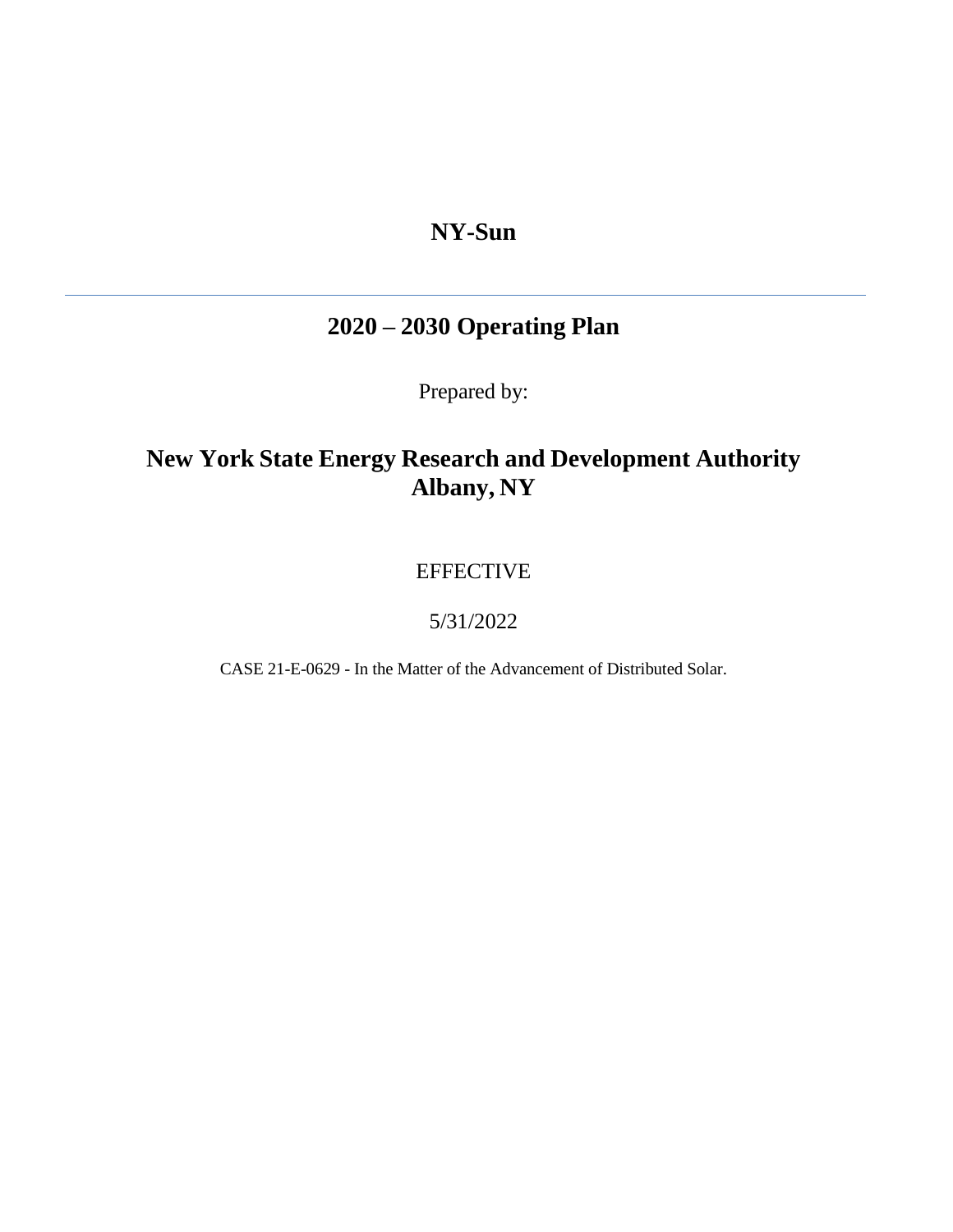# TABLE OF CONTENTS

| $\mathbf{1}$   |       |  |                                                                                             |  |  |  |
|----------------|-------|--|---------------------------------------------------------------------------------------------|--|--|--|
|                | 1.1   |  |                                                                                             |  |  |  |
|                | 1.2   |  |                                                                                             |  |  |  |
|                | 1.3   |  |                                                                                             |  |  |  |
|                | 1.4   |  |                                                                                             |  |  |  |
| $\overline{2}$ |       |  |                                                                                             |  |  |  |
|                | 2.1   |  |                                                                                             |  |  |  |
|                | 2.2   |  |                                                                                             |  |  |  |
|                | 2.3   |  |                                                                                             |  |  |  |
|                | 2.3.1 |  |                                                                                             |  |  |  |
|                | 2.3.2 |  |                                                                                             |  |  |  |
|                | 2.4   |  |                                                                                             |  |  |  |
|                | 2.4.1 |  |                                                                                             |  |  |  |
|                | 2.4.2 |  |                                                                                             |  |  |  |
|                | 2.4.3 |  |                                                                                             |  |  |  |
|                | 2.4.4 |  |                                                                                             |  |  |  |
|                | 2.4.5 |  |                                                                                             |  |  |  |
|                | 2.5   |  |                                                                                             |  |  |  |
|                | 2.6   |  |                                                                                             |  |  |  |
|                | 2.7   |  |                                                                                             |  |  |  |
|                | 2.7.1 |  | Residential and Nonresidential Contractor or Builder Program Participation Requirements  16 |  |  |  |
|                | 2.7.2 |  | Commercial/Industrial Contractor Program Participation Requirements 17                      |  |  |  |
|                | 2.8   |  |                                                                                             |  |  |  |
|                | 2.9   |  |                                                                                             |  |  |  |
| 3              |       |  |                                                                                             |  |  |  |
| $\overline{4}$ |       |  |                                                                                             |  |  |  |
| 5              |       |  |                                                                                             |  |  |  |
|                | 5.1   |  |                                                                                             |  |  |  |
|                | 5.2   |  |                                                                                             |  |  |  |
|                | 5.3   |  |                                                                                             |  |  |  |
|                | 5.4   |  |                                                                                             |  |  |  |
| 6              |       |  |                                                                                             |  |  |  |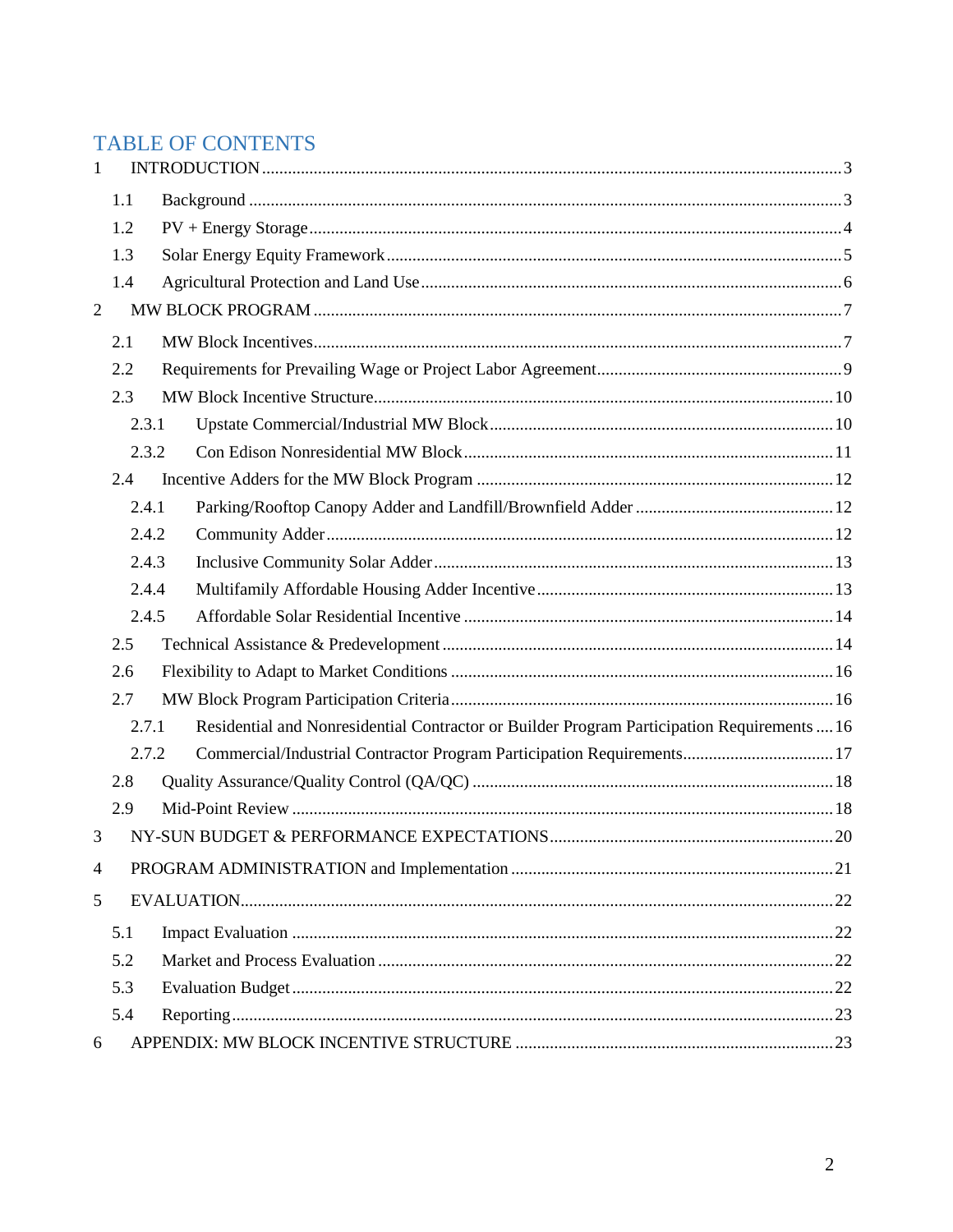## <span id="page-2-0"></span>**1 INTRODUCTION**

This NY-Sun Operating Plan, hereinafter the "2022 Operating Plan", sets forth the goals and implementation strategies for the NY-Sun Program. The 2022 Operating Plan replaces the 2020 Operating Plan and any amendments thereto, and incorporates revisions to NY-Sun to achieve the goal of 10,000 Megawatt direct current (MWdc) of distributed photovoltaic (PV) deployment by 2030. The 10,000 MWdc goal includes the Climate Leadership and Community Protection Act (Climate Act) requirement of 6,000 MWdc of distributed solar to be installed by 2025. On May 14, 2020, the Public Service Commission issued an Order Extending and Expanding Distributed Solar Incentives<sup>1</sup> whereby the Commission authorized program funds needed to meet the requirement of 6,000 MWdc by 2025. On April 14, 2022, the Public Service Commission issued an Order Expanding the NY-Sun Program<sup>2</sup> to authorize additional funds needed to achieve the goal of 10,000 MWdc of distributed solar deployments by 2030.

Established in 2012, NY-Sun is a comprehensive initiative to develop a sustainable distributed solar industry in New York State. It consists of numerous components to be implemented by NYSERDA in collaboration with the New York Power Authority (NYPA) and the Long Island Power Authority (LIPA). Components of NY-Sun include a distributed PV incentive program, consumer education, technical assistance to local governments, training, reduction of soft costs of installation, and initiatives to improve access to solar electric energy for low to moderate income (LMI) customers, affordable housing, environmental justice communities and disadvantaged communities. The 2022 Operating Plan will describe these components funded through the Clean Energy Fund (CEF), with additional information at a less detailed level for initiatives pertinent to NY-Sun but funded via other sources (e.g., the Regional Greenhouse Gas Initiative (RGGI)). Further information regarding NY-Sun can be found on the NY-Sun website (http://nysun.ny.gov/).

## <span id="page-2-1"></span>**1.1 Background**

 $\overline{\phantom{a}}$ 

In April of 2014 the Commission issued an Order<sup>3</sup> whereby the Commission authorized NYSERDA to allocate up to \$960.556 million to support, implement and administer eligible PV programs during the term 2016 through 2023; approved initial design criteria for the Megawatt Block (MW Block) program; and authorized NYSERDA to use \$13 million of program funds to advance participation by LMI customers. Subsequently, in January 2016, the Commission authorized the CEF Framework and identified NY-Sun to be one of the four main portfolios of activity within the CEF, and authorized the collections of funds as allocated by the April 2014 Order.<sup>4</sup>

In 2019, the Climate Act set a requirement for New York to achieve a carbon-free electricity system by 2040 and reduce greenhouse gas emissions 85% below 1990 levels by 2050. The implementation of the Climate Act is purposed to target investments to benefit disadvantaged communities, create new jobs, improve public health and quality of life and provide all New Yorkers with more robust clean energy choices. In advancing the clean energy investments, the Climate Act codified commitment to install 6,000 MWdc of distributed solar by 2025.

In May of 2020 the Commission issued an Order (May 2020 Order) in response to a November 25, 2019 NYSERDA Petition (November 2019 Petition) by which NYSERDA requested approval of an additional

<sup>&</sup>lt;sup>1</sup> Case 19-E-0735, Proceeding on Motion of New York State Energy Research and Development Authority Requesting Additional NY-Sun Program Funding and Extension of Program Through 2025, Order Extending and Expanding Distributed Solar Incentives (issued and effective May 14, 2020) (May 2020 Order).

 $2$  Case 21-E-0629, In the Matter of the Advancement of Distributed Solar, Order Expanding NY-Sun Program (issued and effective April 14, 2022) (April 2022 Order).

<sup>3</sup> Case 03-E-0188, Proceeding on Motion of the Commission Regarding a Retail Renewable Portfolio Standard, Order Authorizing Funding and Implementation of the Solar Photovoltaic MW Block Programs (issued and effective April 24, 2014) (April 2014 Order). <sup>4</sup> Case 14-M-0094, Proceeding on Motion of the Commission to Consider a Clean Energy Fund, Order Authorizing the Clean Energy Fund (issued and effective January 21, 2016).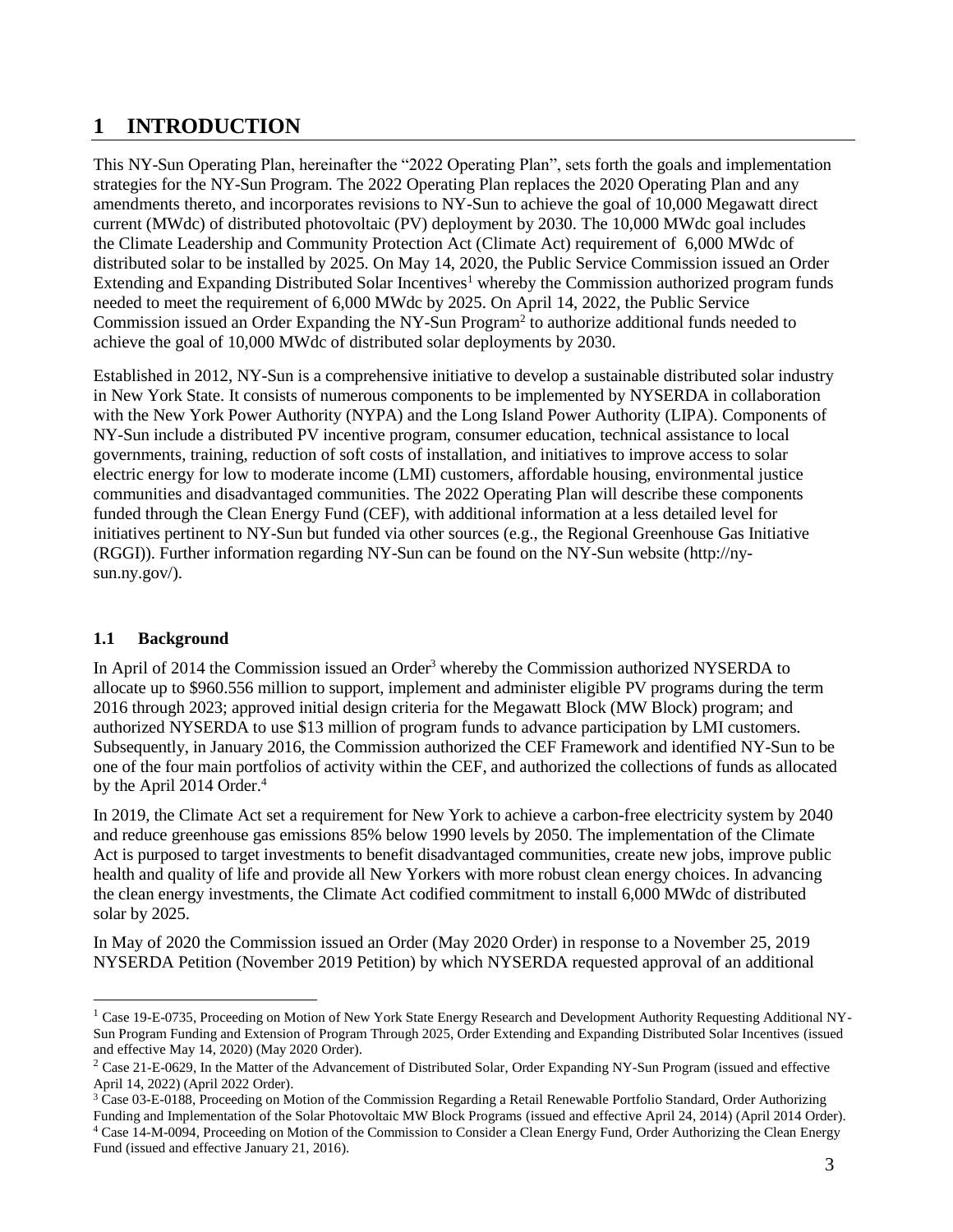\$573 million in program funds to achieve the expanded goal of 6,000 MWdc by 2025. In the May 2020 Order, the Commission authorized NYSERDA to allocate these funds, approved modifications to the MW Block program, and directed NYSERDA to dedicate \$135 million to projects benefitting LMI customers, affordable housing, environmental justice communities, and disadvantaged communities.

With the 6,000 MW goal nearly achieved, on December 17, 2021, NYSERDA and the New York State Department of Public Service Staff jointly filed the Distributed Solar Roadmap. The April 2022 Order adopted the Solar Roadmap recommendations including extending NY-Sun's goal from 6,000 MWdc of distributed solar by 2025 to 10,000 MWdc by 2030. It authorized an additional \$1,474 million in program funding to support the deployment of the incremental 4,000 MWdc. The Order included funding for additional base incentives for the Upstate Commercial/Industrial block design, and for residential and nonresidential base incentives in Con Edison territory, as well as funding for project incentive adders (including the Community Adder), and over \$251 million to expand the Solar Energy Equity Framework (SEEF). The Order also instituted a new prevailing wage requirement for projects 1 Megawatt alternating current (MWac) or larger, and authorized \$239 million in incentive funds to enable an industry transition to prevailing wage.

The MW Block program is administered by NYSERDA as a single, coordinated statewide program, and is offered to customers in all relevant sectors on a standard-offer, first-come-first served basis. Funding for the program will be provided through the CEF surcharge for customers of the investor-owned utilities who pay the CEF surcharge on their utility bill. Funding for the program for customers that do not pay the CEF surcharge, including customers served by NYPA and municipal utilities, will be provided by RGGI funds, subject to availability. Customers of LIPA were eligible for MW Block program funding for residential and non-residential projects up to 750 kWdc prior to the commitment of available RGGI funds in 2018. Customers in LIPA remain eligible for certain incentives benefitting LMI households, regulated affordable housing, and disadvantaged communities until available RGGI funds are fully committed.

## <span id="page-3-0"></span>**1.2 PV + Energy Storage**

 $\overline{\phantom{a}}$ 

On December 13, 2018, the Commission established a statewide energy storage goal to install up to 3,000 MW of qualified energy storage systems by 2030, with an interim objective of deploying 1,500 MW by 2025. In the Energy Storage Order,<sup>5</sup> the Commission authorized additional funding of \$310 million for an Energy Storage Market Acceleration Bridge Incentive, administered by NYSERDA. Previously approved NY-Sun CEF funds included \$40 million for storage paired with PV systems and \$55 million in energy storage incentive funds for projects located on Long Island. NYSERDA describes how it administers the energy storage incentives through the Retail Energy Storage Incentive Program and the Bulk Energy Storage Incentive Program in its previously approved implementation plan.<sup>6</sup>

As stated in the State of Storage Report,<sup>7</sup> the technology's declining costs and ability to pair storage with PV as well as capturing additional revenue streams, indicates energy storage is increasingly being used to augment the existing pipeline of distributed PV projects being developed in the State. Currently, 75% of projects in the program are paired with PV and predominantly use a Community Distributed Generation (CDG) configuration. On Long Island, residential storage systems are increasingly being paired with PV, and can help LIPA relieve grid demands during peak summer days. On July 3, 2019, incentives were made available for grid-connected residential solar projects that are paired with an energy storage system in the Long Island region. A second block for this incentive was introduced on September 30, 2021. Residential

<sup>5</sup> Case 18-E-0130, In the Matter of Energy Storage Deployment Program, Order Establishing Energy Storage Goal and Deployment Policy (issued December 18, 2018) (Energy Storage Order).

http://documents.dps.ny.gov/public/Common/ViewDoc.aspx?DocRefId=%7bFDE2C318-277F-4701-B7D6-C70FCE0C6266%7d <sup>6</sup> Case 18-E-0130, In the Matter of Energy Storage Deployment Program, Energy Storage Market Acceleration Incentives Implementation Plan, (Revised January 27, 2020).

http://documents.dps.ny.gov/public/MatterManagement/CaseMaster.aspx?MatterSeq=55960

<sup>7</sup> Case 18-E-0130, In the Matter of Energy Storage Deployment Program, First Annual State of Storage Report, (April 1, 2020). http://documents.dps.ny.gov/public/Common/ViewDoc.aspx?DocRefId=%7bEE291D9C-F169-4B37-97EB-7182C5F062BF%7d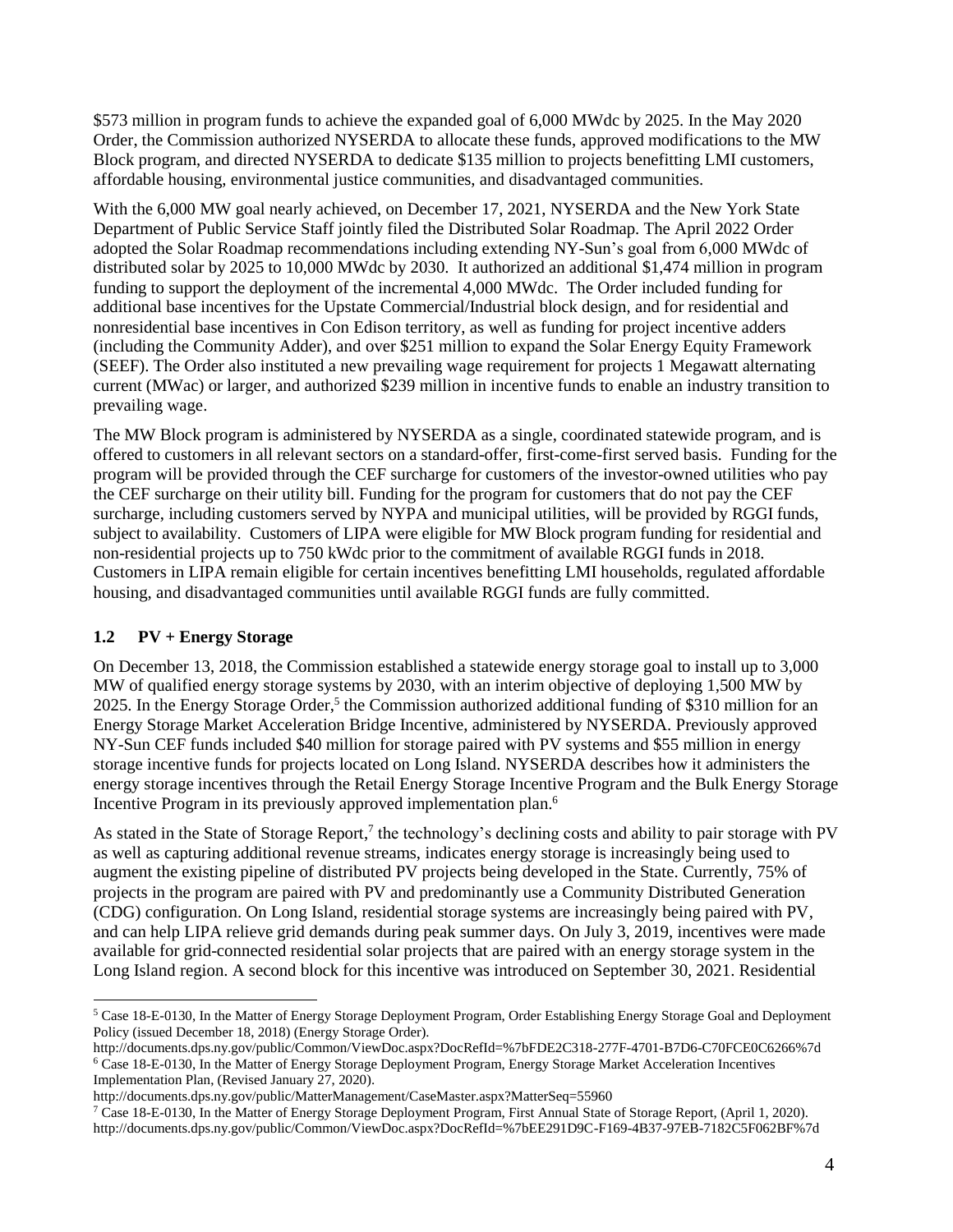solar-plus-storage projects are currently required to participate in PSEG Long Island's Dynamic Load Management (DLM) Program.

Energy storage soft cost reduction activities are coordinated with the NY-Sun Program as described in the Reducing Barriers to Distributed Energy Storage Investment Plan<sup>8</sup> as well as the Clean Energy Siting and Soft Cost Reduction initiative as described in the Multi-Sector Solutions Investment plan <sup>9</sup>filed under the CEF. These Plans include resources for reducing soft costs associated with customer or site identification, permitting and siting, interconnection, design and engineering, and revenue risk that results in higher financing costs. Technical assistance resources are also available, in coordination with NY-Sun's Solar Energy Equity Framework (Section 3), for projects serving LMI customers, affordable housing providers, and other facilities in disadvantaged communities that seek to deploy energy storage in conjunction with other on-site clean generation, such as PV.

In January 2022, as part of her 2022 State of the State proposals, Governor Kathy Hochul directed DPS and NYSERDA to update New York's Energy Storage Roadmap towards achieving a target of at least 6,000 MW of energy storage by 2030. The updated Energy Storage Roadmap will identify needed market reforms and cost-effective procurement mechanisms to capture the full benefits of energy storage, and outline ways to incentivize the private market to produce sufficient storage capacity to enable the realization of New York's climate energy targets, including the 10,000 MWdc by 2030 distributed solar goal. In addition to standalone storage applications, the updated Energy Storage Roadmap will also consider use cases and market segments where storage is paired with solar, including distributed (residential and retail) solar projects.

#### <span id="page-4-0"></span>**1.3 Solar Energy Equity Framework**

l

The May 2020 Order authorized NYSERDA's proposal for the Solar Energy Equity Framework (SEEF), an expansion of the NY-Sun activities focused on low-to-moderate income (LMI) customers, affordable housing, environmental justice communities, and disadvantaged communities, and dedicated \$135 million exclusively for the SEEF. This SEEF funding is complemented by no less than \$65 million from base MW Block incentives. The \$135 million funding is in addition to the uncommitted portion of the original \$13 million authorized by the April 2014 Order to increase solar access for LMI customers.

The April 2022 Order further expanded the SEEF as a means for NYSERDA to meet the Climate Act mandate that disadvantaged communities receive at least 35 percent, with the goal of 40 percent, of overall benefits of spending on clean energy. The April 2022 Order directed that no less than 1,600 MWdc (40% of the incremental 4,000 MWdc needed to reach the new 10,000 MWdc by 2030 target) be included in the SEEF, with an additional \$251.8 million in dedicated funding authorized to meet this requirement. NYSERDA will leverage RGGI funding, to the extent available, to serve eligible customers that do not pay into CEF surcharge.

The April 2022 Order directed that, as proposed in the Roadmap, at least half of that 40% target must be focused on projects that provide LMI residential customers with direct, guaranteed bill savings, such as residential rooftop solar and CDG projects serving individual LMI customers, or CDG projects serving LMI customers through an opt-out community solar program. The Order emphasized that the SEEF, while primarily focused on higher incentive levels and/or capacity targets for projects that provide direct savings to LMI customers and disadvantaged communities, should also provide technical assistance, predevelopment funding, and other programmatic support for community solar projects serving disadvantaged communities. The full range of incentives and other strategies included in the SEEF are

<sup>8</sup> Matter 16-00681, In the Matter of the Clean Energy Fund Investment Plan, Clean Energy Fund Investment Plan: Energy Storage Chapter, (Revised May 7, 2021). This chapter includes the Reducing Barriers to Deploying Distributed Energy Storage initiative as well as the Solar Plus Energy Storage initiative. https://www.nyserda.ny.gov/-/media/Files/About/Clean-Energy-Fund/CEF-Energy-Storage.pdf

<sup>9</sup> Matter 16-00681, In the Matter of the Clean Energy Fund Investment Plan, Clean Energy Fund Investment Plan: Multi-Sector Solutions, (Revised September 17, 2021). This chapter includes the Clean Energy and Soft Cost Reduction initiative. https://www.nyserda.ny.gov/-/media/Files/About/Clean-Energy-Fund/CEF-Multi-Sector-Solutions-chapter.pdf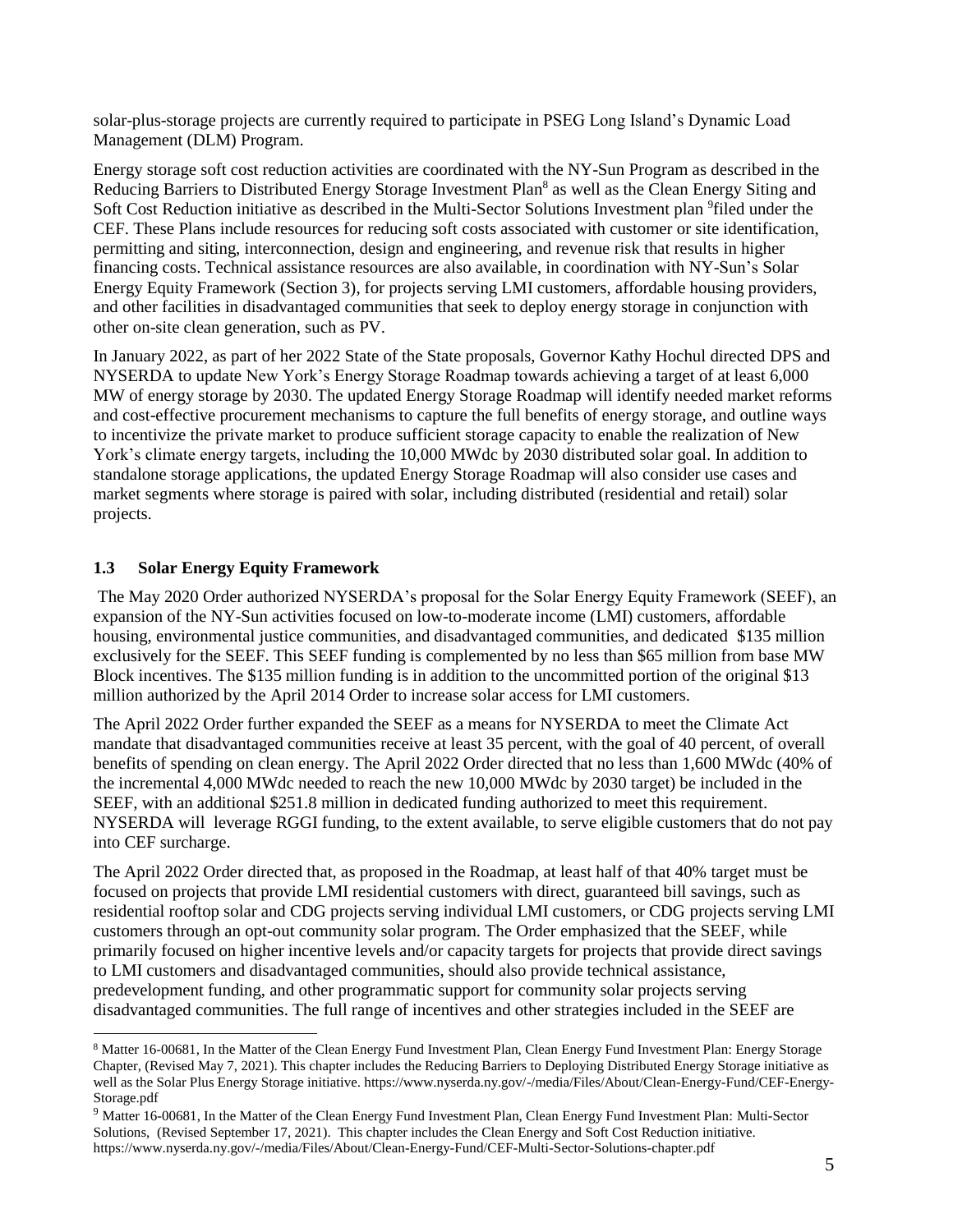described in more detail in Section 2.

As part of the ongoing implementation of the NY-Sun program, NYSERDA will continue to work closely with interested stakeholders to maximize the SEEF's reach and effectiveness and ensure that the authorized SEEF budget is used in a thoughtful and comprehensive manner to benefit disadvantaged communities. In addition, upon the Climate Justice Working Group's finalization of the criteria defining "disadvantaged communities," NYSERDA and DPS Staff will review the SEEF and, as necessary, file with the Commission any adjustments to the program design and budget.

## <span id="page-5-0"></span>**1.4 Agricultural Protection and Land Use**

Farmland protection and the maintenance of a vibrant agricultural economy are important State policy goals. New York State recognizes the importance of collaboration between the agriculture and clean energy sectors as a critical part of the State's overall decarbonization strategy. NYSERDA works in close coordination with the Department of Agriculture and Markets (NYSAGM) and other stakeholders to responsibly support the development of renewable energy projects.

Program requirements, further detailed in the Program Manual, for Commercial/Industrial projects that are proposed within a State-Certified Agricultural District include:

- Compliance with New York State Agriculture and Markets Law;
- Submission of appropriate notices to NYSAGM and local Agricultural and Farmland Protection boards;
- Execution of a copy of the Guidelines for Solar Energy Projects Construction Mitigation for Agricultural Lands document published by NYSAGM;
- Mitigation Fund payment or commitment to other mitigation measures where impacted agricultural soils exceed 30 acres.

The State's Agricultural Technical Working Group (A-TWG), an independent advisory body convened by NYSERDA early in 2021, will continue to serve as the primary forum for stakeholder and interagency collaboration on policies and practices pertaining to distributed solar and agriculture. Guidance provided by the A-TWG and the New York State Farmland Protection Working Group will continue to inform agricultural preservation and mitigation requirements and practices going forward. NYSERDA also continues to provide and expand resources to landowners and local governments through the New York State Solar Guidebook and provide direct technical assistance.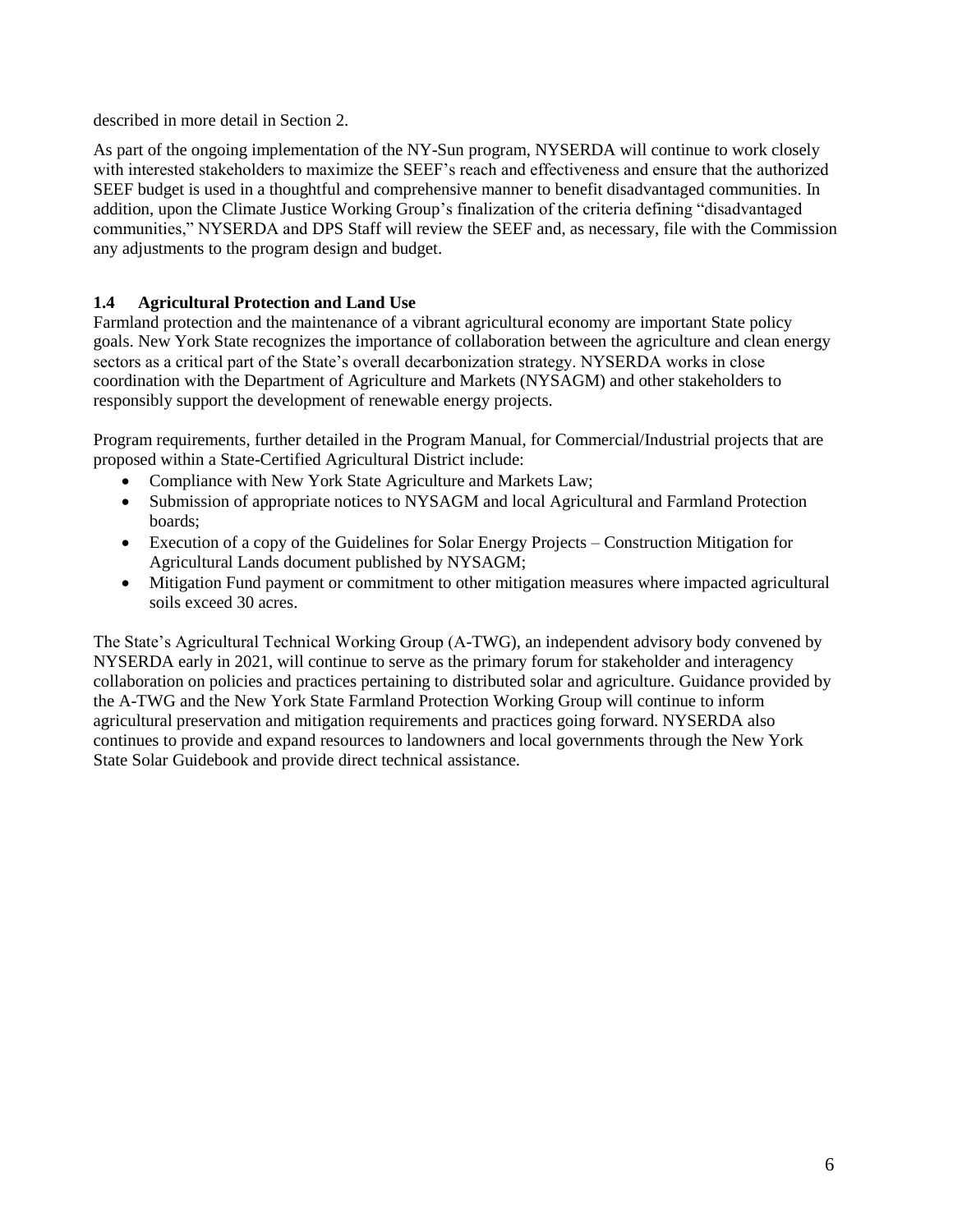## <span id="page-6-0"></span>**2 MW BLOCK PROGRAM**

The MW Block program provides certainty and transparency regarding incentive levels, accounts for regional market differences, and provides a clear signal to the industry that New York intends to ramp down and eliminate cash incentives in a reasonable timeframe. It allows for the early elimination of incentives in regions where market conditions, such as market penetration, demand, and cost-effectiveness, support it.

This 2022 Operating Plan maintains the structure of the existing MW Block program. As authorized by the April 2022 Order, NYSERDA will add 3,393 MWdc of new capacity to the MW block structure (see Table 2-1). The new blocks, coupled with the previously deployed blocks and distributed PV projects built without NY-Sun incentives, will result in a statewide total of 10,000 MWdc by 2030.

## <span id="page-6-1"></span>**2.1 MW Block Incentives**

 $\overline{a}$ 

The MW Block program segments the New York State electrical utility service market into three separate regions: Con Edison ("Con Edison region"), Orange & Rockland, Central Hudson Gas & Electric, New York State Gas & Electric, Rochester Gas & Electric, and National Grid ("Upstate region"), and PSEG Long Island ("Long Island region"). The program further segments the market into three sectors based on system size measured in Watts direct current (DC): residential, nonresidential, and commercial/industrial. These segments are organized into the MW Block structure, consisting of declining incentive blocks. The complete MW Block incentive structure is detailed in the Appendix and can be monitored in real time though the online MW Block dashboard<sup>10</sup>.

The program offers capacity-based (fixed rate incentives per Watt DC) incentives for residential projects up to 25 kWdc and nonresidential projects up to 750 kWdc for the Upstate region and up to 7.5 MWdc for the Con Edison region. It offers performance-based incentives (not-to-exceed amount per Watt DC) for commercial/industrial (C/I) projects up to 7.5 MWdc in the Upstate region. Residential and nonresidential incentives were offered in the Long Island region until RGGI funding was fully committed. The Long Island residential sector was fully subscribed on April 16, 2016 with an installed capacity of 122MW. The Long Island nonresidential block was fully subscribed on February 13, 2019 with an installed capacity of 84 MW.

Incentive applications are submitted through a central database managed by NYSERDA. Information required in the application includes the project's address and electric utility service provider, which enables NYSERDA to apply the appropriate funding source (RGGI or CEF). As required in the April 2014 Order, NYSERDA must identify the RGGI funds used to support the MW Block Program, distinguishing such funds from CEF funds also being used to support the program.

NYSERDA tracks the status of each MW block on the NY-Sun website, which includes the date that each block was initiated, the incentive level for each block, and the date a block closes. Through the MW Block dashboard, developers can monitor block status and access real-time information regarding the likely timing for incentive changes. Each region and system size category are tracked separately, and regional demand will drive the rate at which each block is subscribed. NYSERDA will report the number of MW installed in each block in the NY-Sun Annual Report which documents the number of MW installed. Blocks can differ from the original allocation because of cancellations, project budgetary re-allocation or project adjustments once a block is closed. NYSERDA also presents online Solar Data Maps showing the number of PV projects and installed capacity statewide and provides downloadable data on all NYSERDA-funded PV projects through Open NY.

As stated in Section 1.1, NY-Sun provides RGGI incentives for PV installations for customers that do not pay into the CEF surcharge and are not customers of LIPA (e.g., customers of NYPA and municipal

 $^{10}$ https://www.nyserda.ny.gov/All-Programs/Programs/NY-Sun/Contractors/How-the-Dashboard-Works.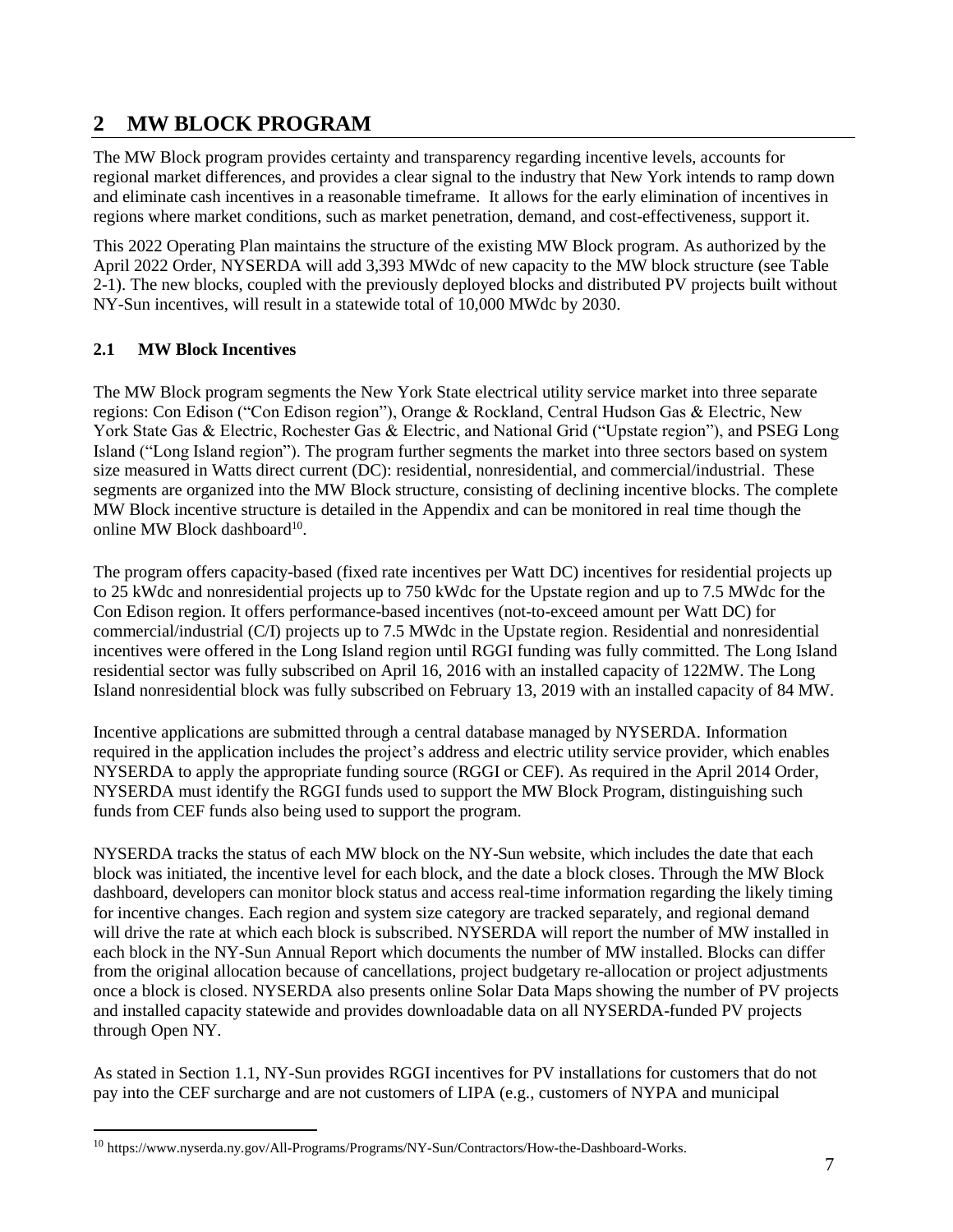utilities). In order to receive the RGGI incentive, these customers are served on a first-come, first-served basis, subject to availability of funds and the capacity associated with a project will be counted toward the appropriate MW block, based on sector and region. As a result, any CEF funds that remain uncommitted in a block after the block has been fully subscribed, will be reallocated as described in Section 2.5.

To encourage the installation of cost-effective PV systems and to make PV available to a greater number of customers, NYSERDA will facilitate access to financing to further stimulate the growth of the industry. For example, customers can also access financing for PV systems through Green Jobs-Green New York to the extent that funding is available.<sup>11</sup> PV developers are encouraged to explore financing options through the New York Green Bank<sup>12</sup> in coordination with other investors and financial institutions. NYSERDA also provides consumer education on the characteristics of PV systems, community solar subscriptions vs. rooftop installation options, and information on the variety of purchase and leasing options in the market. Such activities help to reduce the "soft costs," (non-installation costs), of PV projects.

The program requires that an electric energy efficiency audit be completed and encourages energy efficiency implementation as another approach to cost-effectively meet the energy saving needs of households and businesses. Residential members of CDG projects are not required to complete the electric energy efficiency audit.

Table 2-1 shows the status of the existing MW Block program as of April 2022, as well as the breakdown of the new capacity authorized by the April 2022 Order. The column *Existing MW Block Capacity* includes completed and in-development projects in the existing MW Block structure, as well as any remaining open block capacity. MW capacity funded outside of NYSERDA's MW Block structure, or not receiving a NYSERDA incentive, is not included on this table. Prior to the April 2022 Order, the Con Edison nonresidential blocks were not divided into the three size categories listed below.

| <b>Region</b>  | <b>Sector</b>             | <b>Size</b>             | <b>Existing MW</b><br><b>Block</b><br>Capacity | New block<br>capacity | <b>Total</b> |
|----------------|---------------------------|-------------------------|------------------------------------------------|-----------------------|--------------|
|                | Residential               | Up to 25<br>kWdc        | 527                                            |                       | 527          |
| <b>Upstate</b> | Nonresidential            | Up to $750$<br>kWdc     | 279                                            |                       | 279          |
|                | Commercial/<br>Industrial | 750k Wdc to<br>7.5 MWdc | 3,270                                          | 2,943                 | 6,213        |
| Con<br>Ed      | Residential               | Up to 25<br>kWdc        | 291                                            | 150                   | 441          |

l

<sup>&</sup>lt;sup>11</sup> Public Authorities Law, Title 9-A, sections 1890-1899-a, "Green Jobs-Green New York Act of 2009."

<sup>&</sup>lt;sup>12</sup> Case 13-M-0412, Order Establishing NY Green Bank and Providing Initial Capitalization (issued and effective December 19, 2013).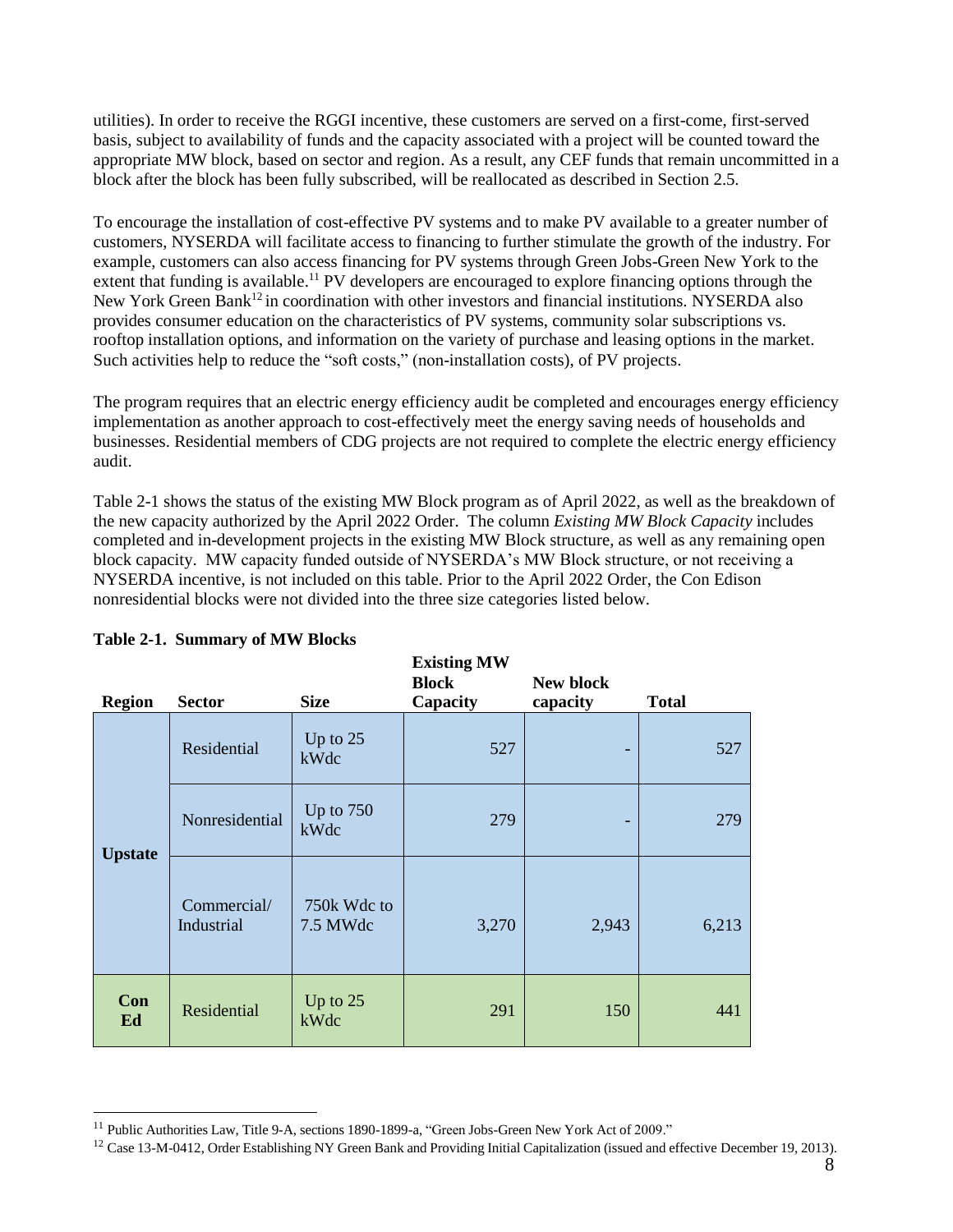|               | Nonresidential | 200kW dc<br>and smaller<br>Between 200<br>kWdc and<br>1MW dc | 50<br>435<br>100 |                   | 735          |  |
|---------------|----------------|--------------------------------------------------------------|------------------|-------------------|--------------|--|
|               |                | 1MW dc and<br>larger                                         |                  | 150               |              |  |
| Long          | Residential    | Up to 25<br>kWdc                                             | 100              | $\qquad \qquad -$ | 100          |  |
| <b>Island</b> | Nonresidential | Up to 750<br>kWdc                                            | 68               | ٠                 | 68           |  |
| <b>Total</b>  |                |                                                              | 4,970            | 3,393             | $8,363^{13}$ |  |

## <span id="page-8-0"></span>**2.2 Requirements for Prevailing Wage or Project Labor Agreement**

l

For solar projects 1 MWac and greater in capacity, the April 2022 Order requires NY-Sun incentive eligibility to be conditioned on developers paying prevailing wage or entering into project labor agreements for construction activities associated with project development and installation. This requirement will only apply to projects that submit their initial utility interconnection application after April 14, 2022.

Projects subject to the prevailing wage requirement set in the April 2022 Order are eligible to receive an additional NY-Sun incentive adder. For Upstate Commercial/Industrial projects that are 1 MWac and greater in capacity, the adder is \$0.125 per Watt DC, and will be paid out in the same manner as the base incentive: 50% at project completion, 25% at first anniversary of completion, and 25% at second anniversary of completion. For Con Edison Nonresidential projects that are 1 MWac and greater in capacity, the adder is \$0.20 per Watt DC, and will be paid out in the same manner as the base incentive: 100% payment at project completion.

Projects that are not subject to the prevailing wage requirement set in the April 2022 Order are not eligible for the adder. Ineligible projects include those that submitted their initial utility interconnection application prior to April 14, 2022, as well as any project under 1 MWac in capacity, regardless of any other statutory or contractual requirement placed on the project related to prevailing wage.

The NY-Sun program participation agreement will be updated to require the covered solar projects to pay prevailing wage to all laborers, workmen and mechanics, within the meaning of NYS Labor Law Article 8,

<sup>&</sup>lt;sup>13</sup> The balance of the 10,000 MWdc target will be met by projects that do not receive NY-Sun MW Block funding, including those supported by previous NY-Sun programs, and those receiving funding from LIPA.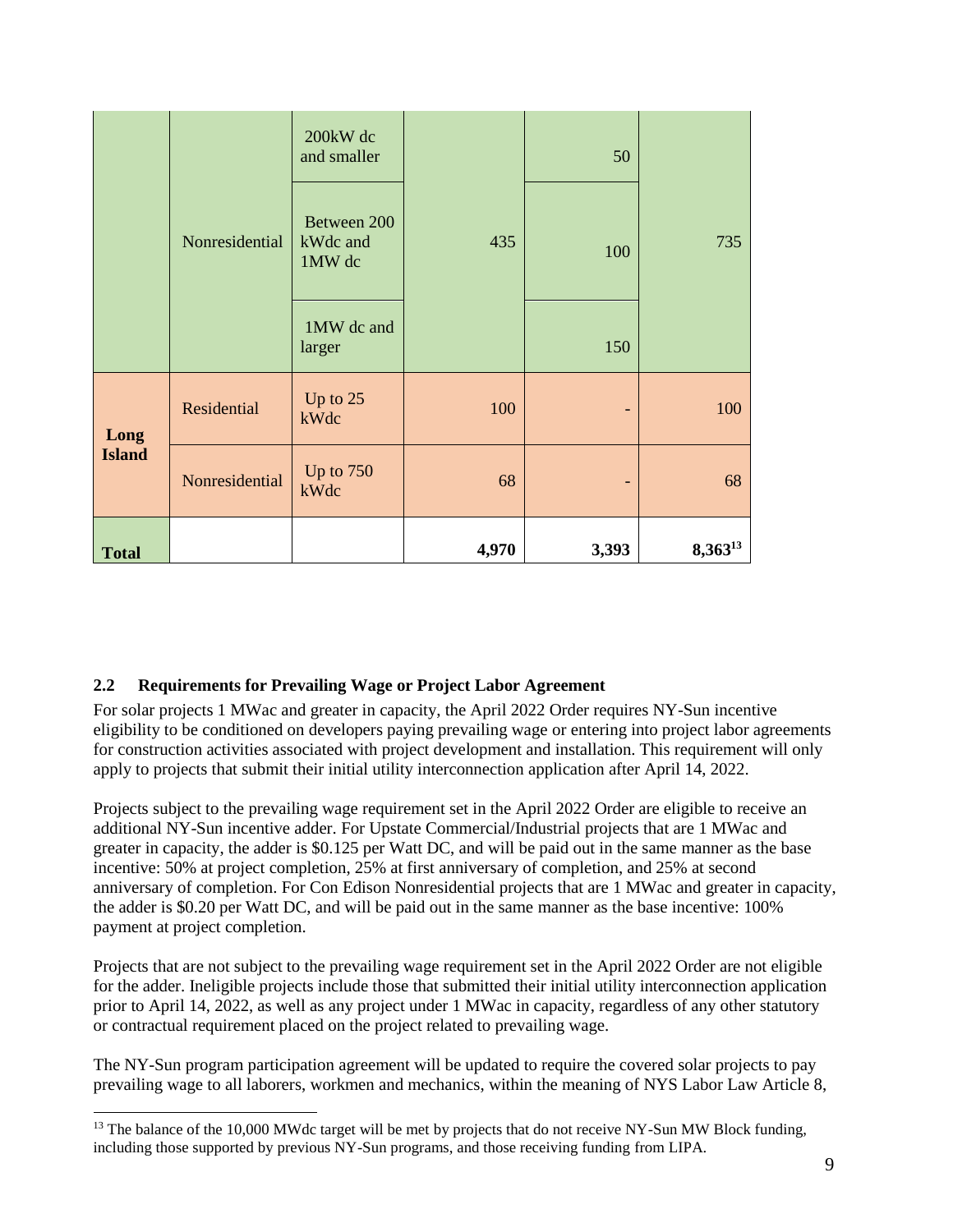performing on-site construction activities whether through long-term or short-term employment and when completed prior to the project in-service date. The prevailing wage requirement will apply to direct employees of the developer and of developer's subcontractor(s).

The applicable Prevailing Wage in the area where the eligible solar facility will be situated, erected and used, will be as published by the NYS Department of  $Labor<sup>14</sup>$  or the equivalent Prevailing Wage requirements of the jurisdiction where the covered solar facility is located. While the program participation agreement will refer to the NYS Labor Law Article 8, such reference will be limited to establish the amount of the Prevailing Wage required to be paid pursuant to the April 2022 Order and the categories of persons required to be paid such Prevailing Wage. The NYS Labor Law Article 8 shall not apply to the program participation agreement as a matter of law; however, the prevailing wage requirement established thereunder will apply to the participation agreement as a matter of policy.

Construction activities within the scope of this requirement include, but are not limited to, the clearing, grubbing, grading, staging, installation, erection and placement of the facility, the energy storage component of the facility, electrical interconnection, as well as start-up and commissioning of the facility during the construction period. The construction period will begin on the first day of construction activities and end on the day the covered project achieves commercial operation. Compliance requirements, including those pertaining to payroll and time record-keeping and proof of payment of wages, shall apply pursuant to NYS Labor Law Article 8. NYSERDA will require contractors to submit an addendum or update to the program participation agreement prior to NYSERDA's approval of the first covered project submitted by each contractor. NYSERDA will enforce this contractual requirement pursuant to the NY-Sun program implementation rules, and may request documentation from the contractor demonstrating compliance with this requirement.

## <span id="page-9-0"></span>**2.3 MW Block Incentive Structure**

Details of the complete MW Block incentive structure are in the Appendix. Changes to the MW Block structure in this 2022 Operating Plan are described in the tables below. There are no changes to the Long Island or Upstate nonresidential blocks and the project capacity ranges and total capacity available for these blocks can be found in Table 2-2, with individual block sizes and incentive rates found in the Appendix and in the online MW Block dashboard.

## <span id="page-9-1"></span>**2.3.1 Upstate Commercial/Industrial MW Block**

The Upstate Commercial/Industrial Block Structure includes PV systems in the Upstate region ranging from 750 kWdc to 7.5 MWdc. Blocks 1-17 were fully committed as of the filing of this Operating Plan. NYSERDA expects that Block 18 will be allocated quickly, due to the prolonged absence of a MW Block offering in this market segment. In the event that more complete and eligible applications are received within the first 14 calendar days of the opening of Block 18 than the total available capacity, NYSERDA will re-order all complete and eligible applications by actual date of full utility interconnection payment, and then by actual date of 25% interconnection payment for projects that have not yet made full payment, and award Block 18 incentives in that order. In the event a project is not required to make a utility upgrade payment, the date of the utility-approved interconnection agreement will be used in place of the date of the 100% payment. Eligible projects not awarded Block 18 incentives will be awarded Block 19 incentives. NYSERDA will announce the exact capacity and incentive rates of later blocks based on continual analysis of market conditions and project economics.

Projects that have previously applied for or received a Inclusive Community Solar Adder or Brownfield/Landfill adder award but no base MW Block incentive will be able to apply for the base incentive in Block 18 or later blocks. Additionally, Community Distributed Generation solar projects that have

l

<sup>14</sup> For NYS DOL Prevailing Wage Schedules, please visit: https://labor.ny.gov/workerprotection/publicwork/PWContents.shtm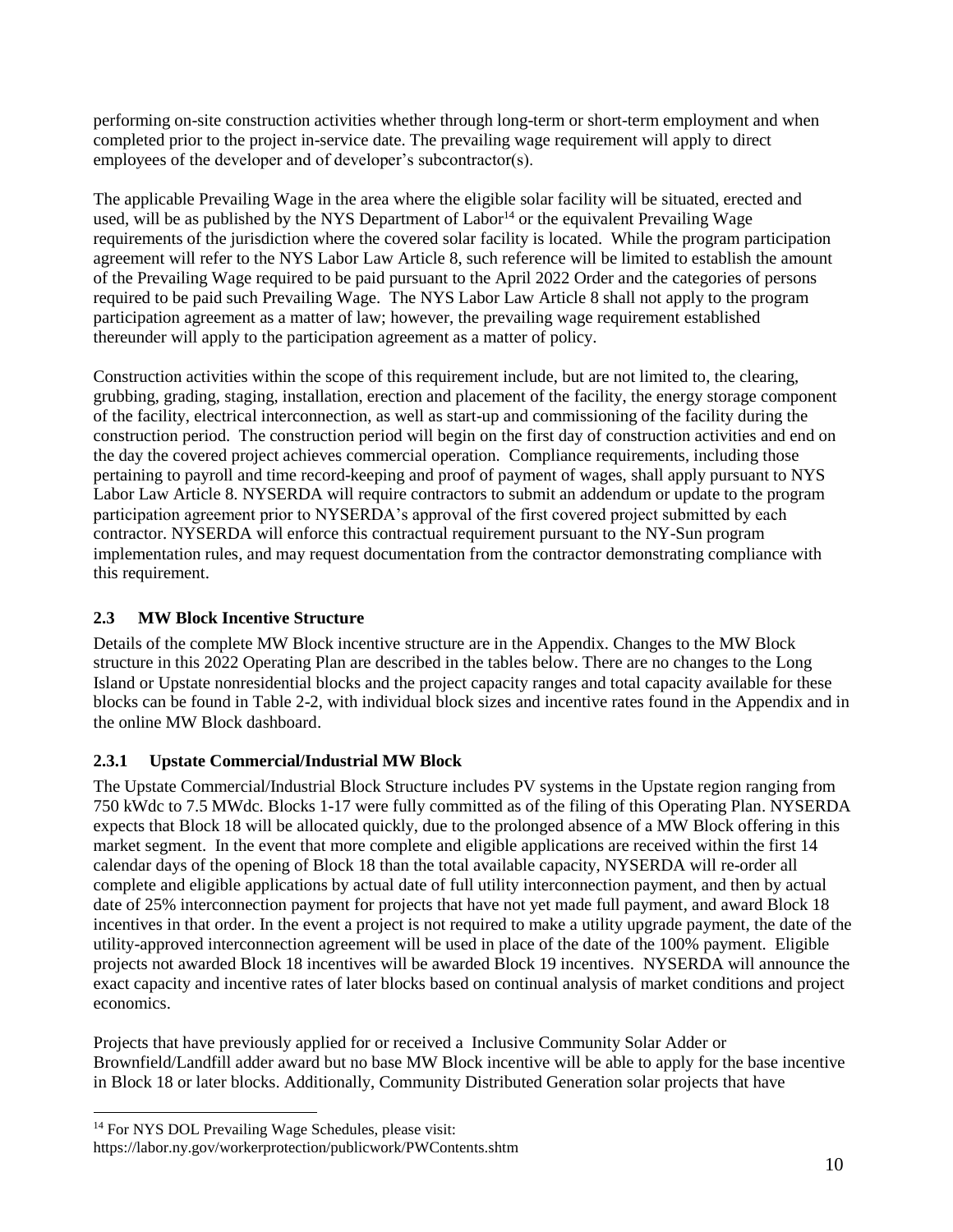previously received a Brownfield/Landfill adder award but not Community Adder will be able to apply for the expanded Community Adder offerings authorized in the April 2022 Order (see Section 2.4.2), subject to regular program rules and eligibility requirements. Projects that have previously received a Community Adder but no base MW Block incentive will be able to: (i) retain the Community Adder with no base incentive; or (ii) cancel the Community Adder and apply for the new base incentive and Community Adder. Projects which secured a base MW Block incentive prior to the issuance of the Distributed Solar Roadmap will not be able to apply for new incentive adders.

| <b>Block</b> | <b>New MW</b> | <b>Incentive/Watt</b> |
|--------------|---------------|-----------------------|
| 18           | 800           | \$0.17                |
| 19           | At least 350  | \$0.15                |
| $20+$        | <b>TBD</b>    | <b>TBD</b>            |

| Table 2-3. Changes to the Upstate Commercial/Industrial MW Block Structure |  |  |
|----------------------------------------------------------------------------|--|--|
|----------------------------------------------------------------------------|--|--|

## <span id="page-10-0"></span>**2.3.2 Con Edison Nonresidential MW Block**

NYSERDA is adding 300 MWdc of new capacity to the Con Edison Nonresidential Block structure. While the Block had previously been open to all project sizes up to 7.5 MWdc, NYSERDA is reformatting the block design, so that there will be three distinct Con Edison Nonresidential block structures: one for projects under 200kWdc, a second for projects greater than or equal to 200kWdc but less than or equal to 1MWdc, and a third for projects greater than 1MWdc. This division of the block structure will preserve capacity carveouts for a variety of project types, while allowing "right sizing" of the incentive rates based on project capacity. Remaining capacity in Block 10 and Block 11 has been cancelled and incorporated into the new block design per the April 2022 Order.

Nonresidential projects in the Con Edison service territory that applied to the NY-Sun program subsequent to the filing of the Distributed Solar Roadmap, as well as Nonresidential projects that submitted applications to Block 10 before the Distributed Solar Roadmap's filing but were not previously awarded the Community Credit, may opt into the new Nonresidential incentive blocks, subject to regular program rules and eligibility requirements.

| <b>Block</b>                          | <b>New MW</b> | <b>Incentive/Watt</b> |
|---------------------------------------|---------------|-----------------------|
| 12: Projects Under<br>200kW           | 30            | \$1.20                |
| 12: Projects Between<br>$200kW - 1MW$ | 40            | \$1.00                |
| 12: Projects Greater than<br>1MW      | 85            | \$0.50                |

|  | Table 2-4. Changes to the Con Edison Nonresidential MW Block Structure |  |
|--|------------------------------------------------------------------------|--|
|  |                                                                        |  |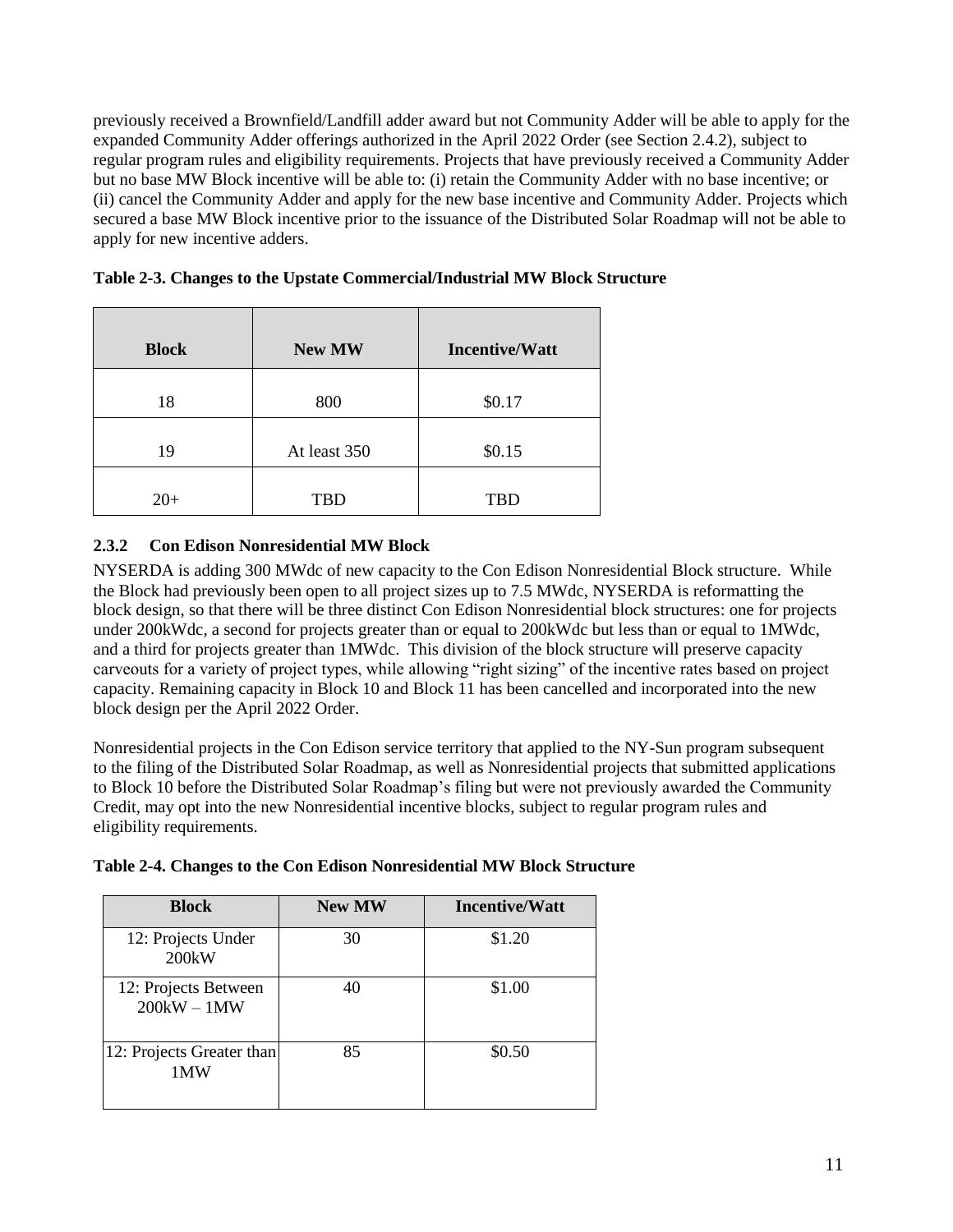| $13+$ | <b>TRD</b><br>ע ט | <b>TRD</b><br>ᆂᅜ |
|-------|-------------------|------------------|
|       |                   |                  |
|       |                   |                  |

#### <span id="page-11-0"></span>**2.4 Incentive Adders for the MW Block Program**

As authorized by the May 2020 and April 2022 Orders, NYSERDA offers a set of incentive adders to support PV deployment in specific market segments. Incentive adders are an effective way to encourage projects that contribute to the NY-Sun capacity goals while also meeting other policy or market objectives, such as opening new types of project sites for development. To better accommodate changing market conditions and for efficient administration of the program, NYSERDA may shift funds between different incentive adder offerings, and between adder and base incentives, following the procedure described in section 2.1.5 of this 2022 Operating Plan.

## <span id="page-11-1"></span>**2.4.1 Parking/Rooftop Canopy Adder and Landfill/Brownfield Adder**

NYSERDA offers funding for the following incentive adders:

#### **Parking and Rooftop Canopy Adder**

- •
- Available for Con Edison nonresidential projects only;
- Incentive adder rate will be \$.20 per Watt DC
- Rooftop adder is applied up to the first 25 kWdc of an eligible project;
- Parking Canopy adder may be applied to entire eligible project capacity.

#### **Landfill/Brownfield Adder**

- Available for all eligible nonresidential and commercial/industrial projects;
- Incentive adder rate of \$0.15 per Watt DC for all eligible capacity.

## <span id="page-11-2"></span>**2.4.2 Community Adder**

As authorized in the May 2020 Order and the April 2019 Order Regarding Value Stack Compensation<sup>8</sup>, NYSERDA offers the "Community Adder" for CDG solar projects in utility territories where the Community Credit and Market Transition allocations have been fully committed. The original Community Adder , which has been fully subscribed, is shown in Table 7-9 in the Appendix.

The April 2022 Order authorized additional Community Adder capacity, which is described in Table 2-5. NYSERDA will maintain an online dashboard displaying the Community Adder rate(s) and remaining capacity in each block. NYSERDA may adjust Community Adder rates due to changing market conditions as described in Section 2.5. Projects must allocate no less than 60% of their total generation (inclusive of any generation offsetting host meter demand) to mass market CDG subscribers.

| <b>Adder</b>                   | <b>Available For</b>                                                                            | <b>Total MWdc</b><br><b>Available</b> | <b>Incentive Rate</b><br>per Watt DC | <b>Budget in \$M</b>                     |
|--------------------------------|-------------------------------------------------------------------------------------------------|---------------------------------------|--------------------------------------|------------------------------------------|
| <b>Upstate CA</b><br>Tranche 4 | National Grid,<br>NYSEG, Orange and<br>Rockland, Central<br>Hudson, Rochester<br>Gas & Electric | 800 MWdc                              | \$0.07/Watt                          | \$144M split across<br>multiple tranches |

#### **Table 2-5. Community Adder Authorized in April 2022 Order: Total Budget of \$186M**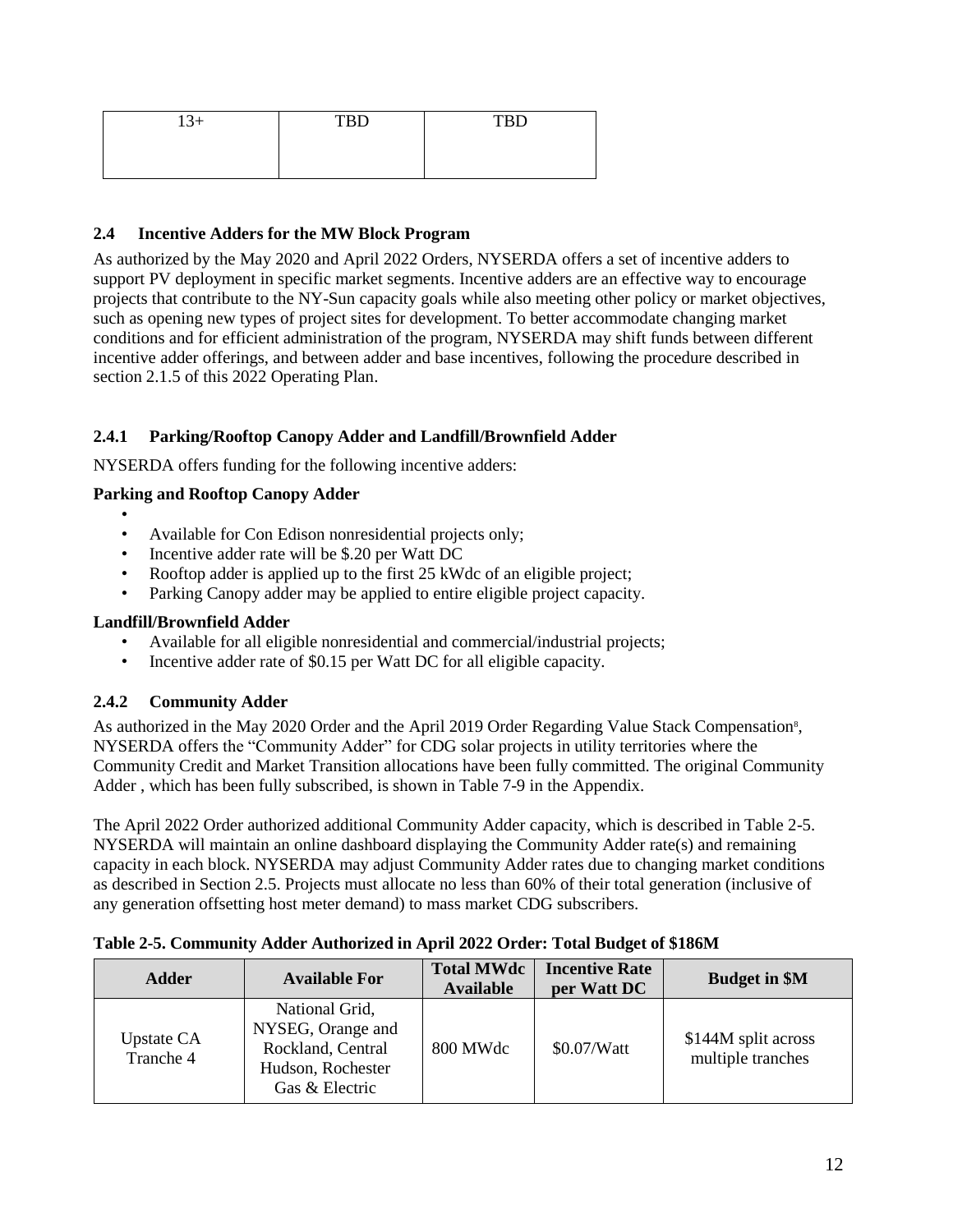| <b>Upstate CA</b><br>Tranche $5+$ | National Grid,<br>NYSEG, Orange and<br>Rockland, Central<br>Hudson, Rochester<br>Gas & Electric | 1,260<br>MWdc | <b>TBD</b>  |                    |  |
|-----------------------------------|-------------------------------------------------------------------------------------------------|---------------|-------------|--------------------|--|
| Con Edison<br>Tranche 1           | Con Edison                                                                                      | 100 MWdc      | \$0.20/Watt | \$42M split across |  |
| Con Edison<br>Tranche 2-3         | Con Edison                                                                                      | 110 MWdc      | <b>TBD</b>  | multiple tranches  |  |

## <span id="page-12-0"></span>**2.4.3 Inclusive Community Solar Adder**

The Inclusive Community Solar Adder (ICSA) provides added incentives for CDG solar projects serving lowto moderate income (LMI) subscribers, affordable housing, and certain non-profit and public facilities serving disadvantaged communities (DACs).

The goal of the ICSA is to increase access to community solar and resulting electric bill savings for LMI households and to reduce operating costs for affordable housing and nonprofit entities serving DACs. Eligible projects may receive the ICSA in addition to any NY-Sun base incentive or adders for which they are eligible, with the exception of the Multifamily Affordable Housing Adder. The ICSA is available for nonresidential or commercial/industrial CDG projects.

The ICSA was initially offered beginning in July 2021 and over 400 MWdc of projects have received ICSA incentives as of the filing of this Operating Plan. The April 2022 Order directed the continuation of the ICSA. As of the filing of this Operating Plan, NYSERDA is making revisions to the program design based on the parameters set by the April 2022 Order, program experience to date, and ongoing stakeholder engagement. New ICSA capacity is expected to be available by Fall 2022, and this Operating Plan will be updated accordingly. Projects that have previously secured Community Credit status will be eligible to apply for the new ICSA capacity, but will receive the previous applicable ICSA rates of \$.05/Watt DC for Upstate and \$.10/Watt DC for Con Edison.

## <span id="page-12-1"></span>**2.4.4 Multifamily Affordable Housing Adder Incentive**

The Multifamily Affordable Housing Adder Incentive is available to nonresidential projects sited at and serving regulated multifamily affordable housing properties in the Con Edison, Upstate, and Long Island regions. Eligible projects in the Upstate and Long Island regions will receive a total incentive of \$1.00 per Watt DC for the first 200 kWdc of the project: the applicable nonresidential base incentive plus an added incentive. Project capacity above 200 kWdc will receive the applicable nonresidential base incentive.

CDG solar projects in the Con Edison region that did not receive the Community Credit will receive a total incentive of \$2.00 per Watt DC for the first 200 kWdc of the project. CDG projects in the Con Edison region that received the Community Credit will receive a total incentive of \$1.00 per Watt DC for the first 200 kWdc of the project. All other eligible projects in the Con Edison region will receive a total incentive of \$1.60 per Watt DC for the first 200 kWdc of the project. Projects submitted prior to April 14, 2022 may not cancel and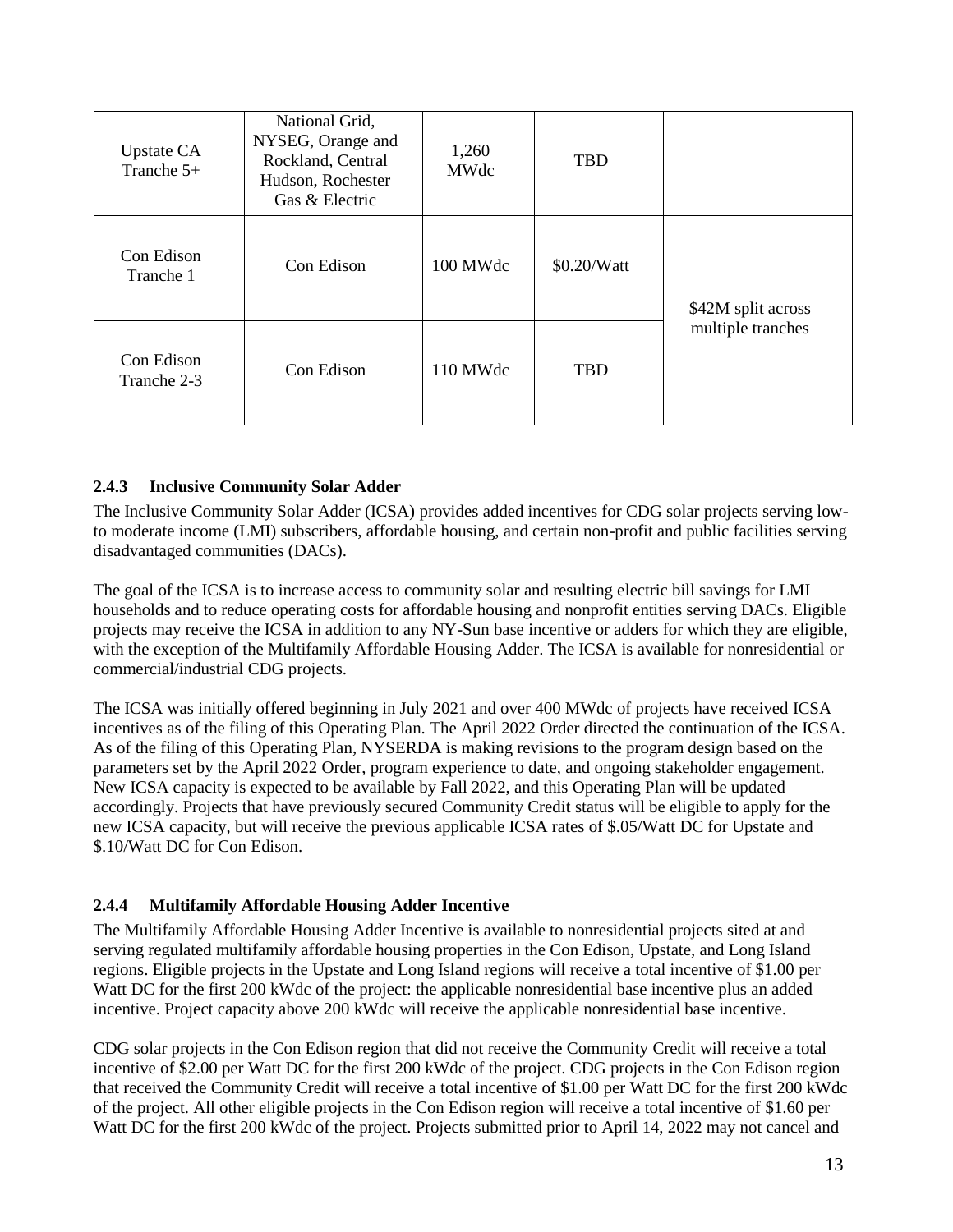resubmit or change their metering type to obtain higher incentives unless allowed to do so by the April 2022 Order.

To be eligible for this incentive, a project must be sited at an affordable housing property that has documented eligibility and offset the usage of the affordable housing property (behind-the-meter) or its residents (CDG from system located on property). CDG projects on eligible properties with offsite subscribers must meet one of the following conditions:

- Demonstrate that no less than 40% of the project capacity will be dedicated to LMI residential subscribers.
- The eligible property must be owned by a public housing authority or nonprofit organization and demonstrate that no less than 20% of the project capacity will be dedicated to LMI residential subscribers.
- The eligible property must be owned by a public housing authority or nonprofit organization and demonstrate that no less than 20% of the project capacity will be dedicated to an eligible affordable housing building within the same affordable housing portfolio or development.

CDG projects on eligible properties will receive an additional \$0.15/W (total of \$2.15 per Watt DC) if the eligible property is owned by a public housing authority or nonprofit organization. The project must also demonstrate that no less than 60% of project capacity will be dedicated to LMI residential subscribers, there will be a minimum bill credit discount of 20% or equivalent, and that any remaining capacity will be dedicated to an eligible affordable housing building within the same affordable housing portfolio or development (including the project site).

## <span id="page-13-0"></span>**2.4.5 Affordable Solar Residential Incentive**

As part of the SEEF, eligible onsite residential projects may receive additional incentive funding. To be eligible for this incentive adder, a project must meet all eligibility requirements of the MW Block residential incentive program except as noted below, and meet one of the following criteria:

- Service the owner-occupied residence with household income less than 80% of the Area Median Income (AMI) or 80% of the State Median Income (SMI), whichever is higher; or
- Service a residential (1-4 unit) affordable housing property.

The project must have a nameplate capacity (DC) equivalent to no more than 100% of current annual energy usage; or 110% of projected annual energy usage after implementation of electric efficiency measures identified by the required audit or confirmation that these measures are already in place.

NYSERDA may set additional qualifying requirements and process for NY-Sun contractors to offer the Affordable Solar adder. These may include additional pricing and/or financing requirements to ensure that the annual cost savings requirement is met, preapproval of contract terms, review of marketing materials, and/or other criteria.

Projects meeting the requirements above will receive, subject to funding availability, an incentive adder calculated on a per Watt DC of nameplate capacity. This adder will initially be set so as to provide a total incentive (base residential MW Block incentive plus Affordable Solar adder) of \$.80 per Watt DC. The adder will be adjusted over time to maintain that total incentive level, or as needed to respond to market conditions as described in section 2.5

## <span id="page-13-1"></span>**2.5 Technical Assistance & Predevelopment**

As part of the SEEF, NYSERDA will continue to support predevelopment activities and technical assistance that address key barriers to implementing PV and/or energy storage projects for LMI households, regulated affordable housing, and disadvantaged communities. Program Opportunity Notice 3414: Affordable Solar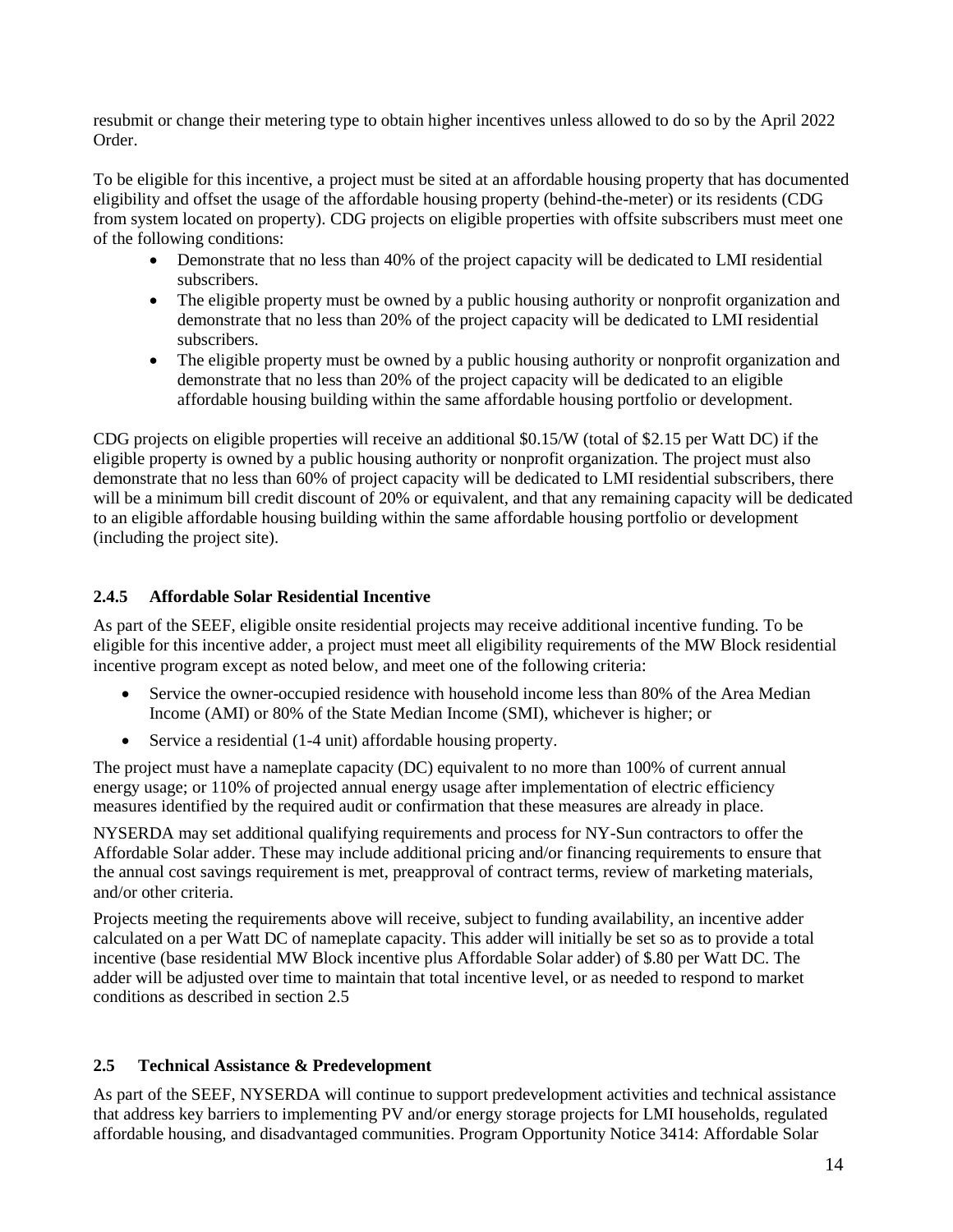and Storage Predevelopment & Technical Assistance Program (Predevelopment Program) provides technical assistance grants for solar and/or storage projects that will benefit LMI households, affordable housing, environmental justice communities, and disadvantaged communities, in addition to providing viable project economics for developers, investors and other partners. NYSERDA will also support projects that are focused on outreach that will build a pipeline of solar and/or storage projects benefiting LMI households and affordable housing.

The Predevelopment Program funds predevelopment activities related to securing project financing, organizing a project business model, development of cooperative or community ownership models, earlystage project planning, site identification, team organization, customer marketing/management, benefit models unique to affordable housing tenants, or other factors of LMI solar and/or energy storage projects. Selection criteria includes project-level considerations such as size, impact on LMI households, costeffectiveness, replicability, incorporation of efficiency measures, incorporation of resiliency measures, and related factors. Additional portfolio-level considerations include geographic balance, diversity of approaches, and overall number of distinct awardees. Eligible applicants include affordable housing providers, community-based organizations, local government entities, housing authorities, technical assistance providers, and other entities with direct capacity to aggregate LMI households or services to LMI households. NYSERDA may also issue separate solicitation(s) for additional technical assistance resources targeting specific market segments, such as support for state and local affordable housing agencies.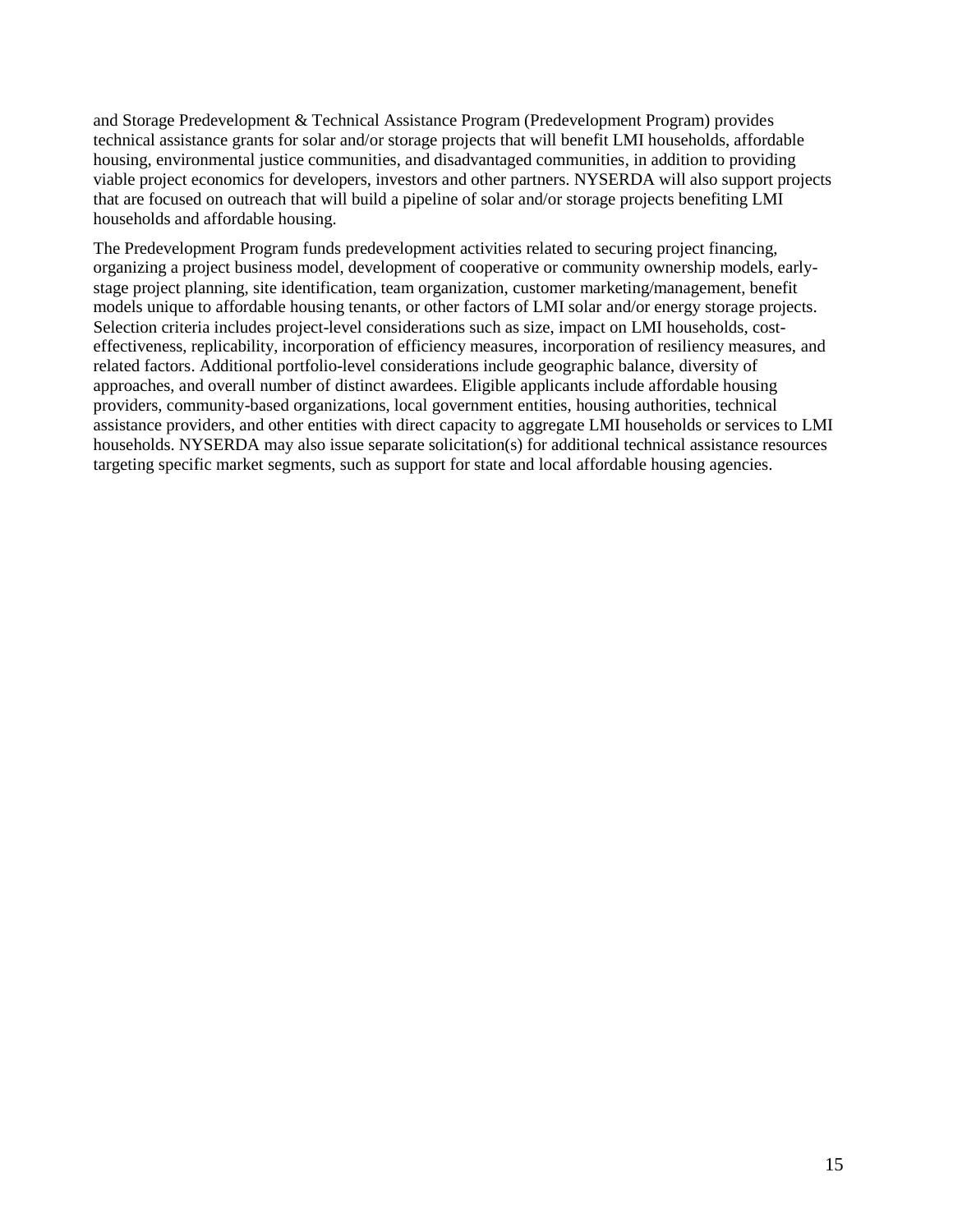## <span id="page-15-0"></span>**2.6 Flexibility to Adapt to Market Conditions**

NYSERDA will periodically monitor uptake in each region and sector. Market conditions are expected to change, and uptake in individual regions and sectors may exceed or fall below projections. When necessary to optimize the Program's ability to achieve the overall 10,000 MWdc goal, NYSERDA may redesign the Block structure and reallocate funds from cancelled projects. The redesign of projects may include the reallocation of funding and capacity among sectors and regions. NYSERDA may also exercise the authority to make minor adjustments to the blocks and program rules to optimize program administration.

NYSERDA will share information with all stakeholders regarding program progress and market conditions by making data analysis publicly available. If changes to the program are necessary, NYSERDA will provide notice, gather market intelligence and consult with stakeholders. Program changes will be published on the website and subsequently reflected in periodic amendments to the Program Manual. If the necessary program changes conflict with the provisions contained herein, NYSERDA will file an addendum or a revised Operating Plan as necessary.

## <span id="page-15-1"></span>**2.7 MW Block Program Participation Criteria**

The MW Block program is divided into the residential, nonresidential and the commercial/industrial incentive program. A Program Manual that details the rules and regulations specific to each program is available. These documents describe the requirements for participation, requirements for incentive application, and the rules and processes related to incentive payments. Key criteria related to each program is described below.

#### <span id="page-15-2"></span>**2.7.1 Residential and Nonresidential Contractor or Builder Program Participation Requirements**

New PV systems will be provided to residential and nonresidential customers through a network of NY-Sun eligible Contractors who will contract directly with the customer. The PV system's installation will be overseen by a "Builder". A contracting firm can apply for approval, by NYSERDA, for either participation as a Contractor only, a Builder only, or as both Contractor and Builder. NYSERDA's primary financial and contractual relationship will be with the eligible Contractor. The application process requires Contractors and Builders to describe their experience with PV installations and provide references.

#### **Eligible Contractors:**

- Eligible contractors shall execute a binding Participation Agreement with NYSERDA;
- Contractors are responsible for the Builder's performance;
- Contractors must remain compliant with all applicable program; rules; and
- Contractors will receive incentive payments, unless an alternative payment assignment has been agreed upon.

#### **Eligible Builders:**

- Eligible Builders are responsible for the installation and quality of projects under the supervision of an eligible contractor;
- Builders must have, at least, one technically competent certified installer, that must hold one of the three certification options described below; and
- Must agree to the terms of Builder / Contractor Relationship Agreement, which require, among other things, the maintenance of liability insurance.

NYSERDA requires that eligible Builders employ at least one technically competent certified installer that has at least one of the following certifications:

- North American Board of Certified Energy Practitioners (NABCEP) PV Installation Professional Certification,
- Journeymen Electrician, with documented International Brotherhood of Electrical Workers (IBEW)-National Electrical Prime Association (NECA) PV training and experience, such as that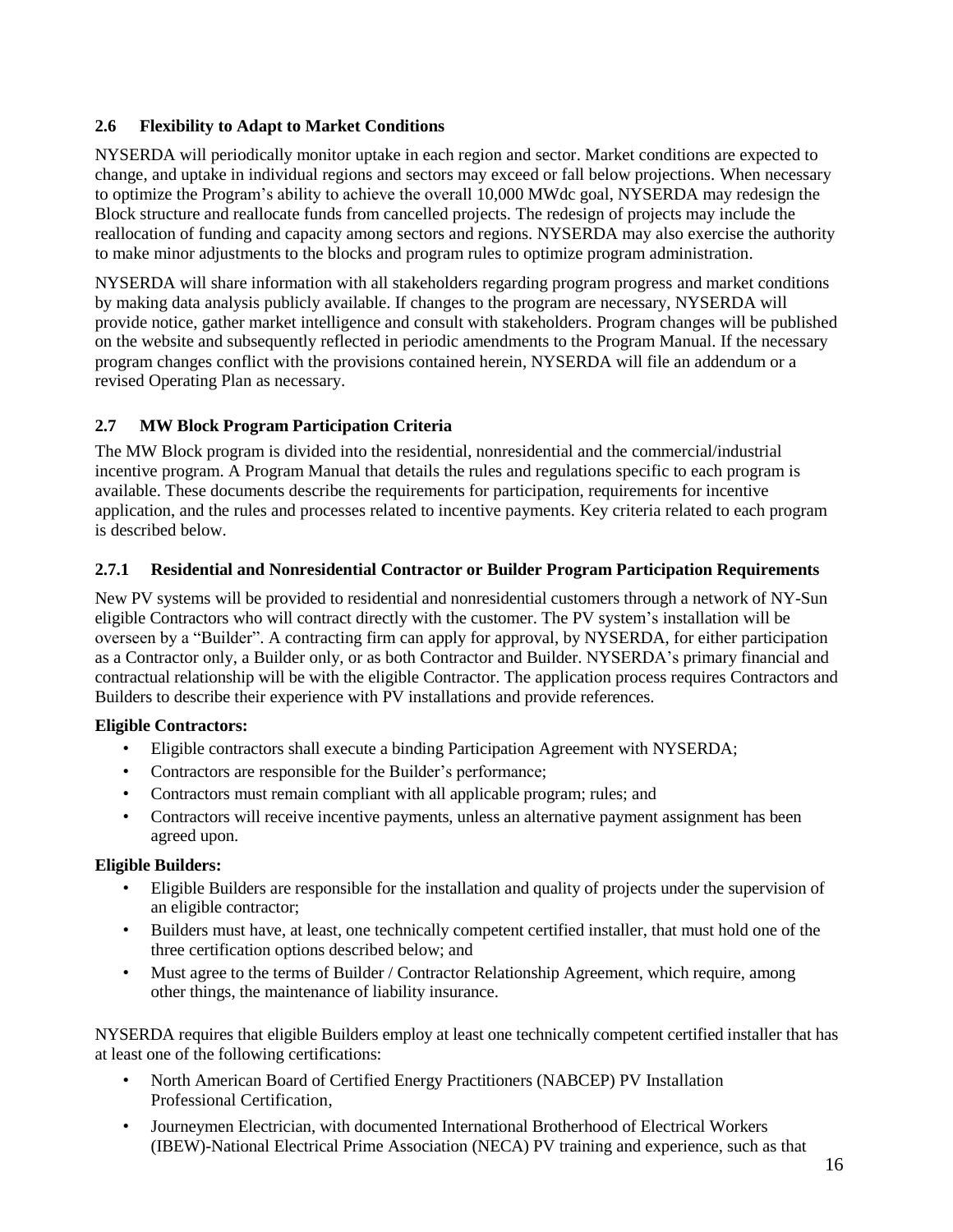provided by the National Joint Apprenticeship and Technical Committee (NJATC) apprenticeship program; with a minimum of 40 hours of PV training,

- Underwriters Laboratories (UL) PV System Installer certification, or
- A Non-credentialed existing Builder with at least 24 months of prior NY-Sun installation experience and sufficient history of quality performance may be granted "Full" eligibility at the discretion of NYSERDA.

If additional certification becomes available, it will be listed on NYSERDA's website.

Additionally, Contractors as well as the installations must meet all local requirements, including those of the utility service provider.

PV systems receiving residential/nonresidential incentives must meet the following criteria:

- The electrical output must be generated by new electric generation equipment that is electrically connected to the distribution grid after the date that NYSERDA received the Incentive Application.
- PV systems may be installed on new or existing residences or buildings, or be ground-mounted.
- The equipment must be new to the host site and be newly manufactured.
- All PV modules must be certified as meeting all applicable standards of the Institute of Electrical and Electronics Engineers (IEEE) and Underwriter's Laboratory (UL) 1703 and Commission standards.
- All inverters must be: (i) certified as meeting applicable IEEE and UL standards and (ii) found on an approved list by the applicable IOU.
- A 5-year system warranty is required for purchased systems.
- A production guarantee is required for the term of all leases and power purchase agreements (PPA).
- Each PV system must have the ability to record system production in kWh. The Contractor may provide this information from a hard-wired PV production meter, on-line monitoring system, or inverter display recorded production.

#### <span id="page-16-0"></span>**2.7.2 Commercial/Industrial Contractor Program Participation Requirements**

Any contracting firm can apply to NYSERDA for participation as a Contractor in the Upstate Commercial/Industrial program. Applicants must complete an online Contractor Application Form, agreeing to abide by the terms and conditions of the Participation Agreement.

Eligible Contractors are responsible for preparing and submitting all required PV Incentive Application documentation to NYSERDA.

PV systems must meet the following criteria:

- For all installations, the electrical output must be generated by new electric generation equipment that is electrically connected to the distribution grid after the date of the NYSERDA approved Incentive Application.
- The equipment must be new to the host site and be newly-manufactured.
- All PV modules must be certified as meeting applicable IEEE and UL 1703 standards.
- All inverters must be certified as meeting applicable IEEE and UL standards, and found on an approved list by the applicable IOU
- The eligible Contractor must provide, install, and maintain an internet enabled electric meter that displays instantaneous Alternating Current (AC) power and cumulative total AC energy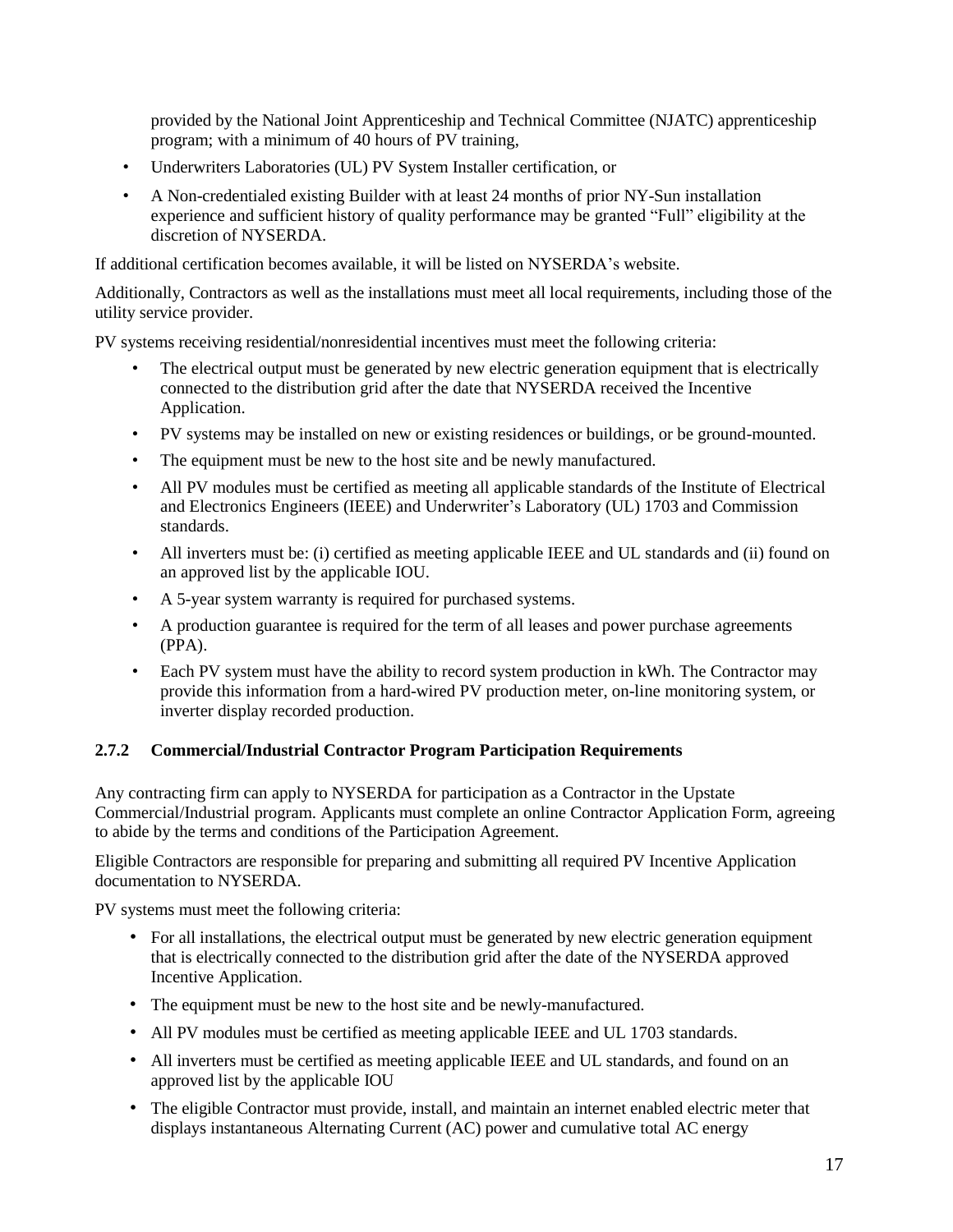production and, at a minimum, can record cumulative total AC energy production of the PV system on an hourly and time-stamped basis, store the hourly readings for at least 7 days, and transmit recorded readings once per day to a NYSERDA designated Data Agent.

## <span id="page-17-0"></span>**2.8 Quality Assurance/Quality Control (QA/QC)**

The QA/QC process for the NY-Sun Program provides guidance and oversite for projects that receive NY-Sun incentives to ensure that projects meet applicable code requirements and high safety and performance standards. The overall goal is to ensure that partners can consistently provide customers with properly installed, safe, reliable solar PV systems that produce the projected amount of energy over their expected life cycle. Organizations that demonstrate a history of high QA scores receive streamlined oversight from NYSERDA. The QA/QC process consists of an onsite field inspection and/or construction photo documentation. Competitively selected third party technical experts, under contract with NYSERDA, will perform field inspections, photo review services and provide any technical assistance, if needed. NYSERDA staff may also perform reviews of the as-built photos and coordinate with Contractors and Builders regarding any corrective actions, if required.

QA/QC records will be maintained by NYSERDA in the program database. Specific functions such as inspection sampling, scheduling and field data collection will be maintained in a separate QA module. The program database is available to program staff, installers and QA/QC contractors and can be used to sample and review applications, identify installation status and ascertain quality performance.

PV systems installed by new Contractors or Builders in the Program, will be required to participate in increased onsite field inspections and as-built photo documentation to ensure a high standard of quality assurance. NYSERDA will select a representative sample of completed projects for either onsite field inspections or as-built photo evaluation based upon the Contractor or Builder's demonstrated quality performance and production volume. Contractors and Builders that have consistently demonstrated an ability to design and construct projects that meet the NY-Sun requirements will have less NYSERDA oversight. This allows NYSERDA to provide increased assistance in areas where there are quality concerns. Contractors and Builders who fail to meet the requirements of the Program will be placed on disciplinary action and/or terminated from the Program.

Contractors and Builders will receive detailed reports following the review of the photo and in-field assessment. These reports are designed to provide clear direction on any deficiencies found as well as any corrective action that must be taken. Performance reports are shared with the Contractors and Builders to facilitate continuous production improvement by effective feedback and internal training. Customers are also able to request a QA field inspection at no cost to the customer.

## <span id="page-17-1"></span>**2.9 Mid-Point Review**

NYSERDA will conduct a formal Mid-Point Review to determine, in light of potential changes in state and/or federal policy and market factors, whether any associated changes are necessary to the NY-Sun incentive structure and/or the E Value or method for setting it.

- As part of the Mid-Point Review, NYSERDA will analyze, at a minimum: (1) updated project cost estimates based on developer-reported data, utility-reported interconnection costs, and international cost trends in modules and other components; (2) the types of projects being developed in response to the incentives offered (i.e., remote crediting versus CDG projects); (3) market or policy factors that may be driving changes in rate of uptake and/or costs, such as broader adoption of net crediting, opt-out CDG, or other changes to state or federal policy; and (4) whether any changes to the E Value, base incentives or adders are warranted in response to the previous factors.
- NYSERDA shall track distributed solar development separately for the Con Edison and upstate regions, and the Mid-Point Review should account for such tracking. Accordingly, the Mid-Point Review filing is triggered by the earlier of: (1) the date when 50% of either the Upstate or Con Edison capacity allocations have been committed; or (2) December 31, 2025.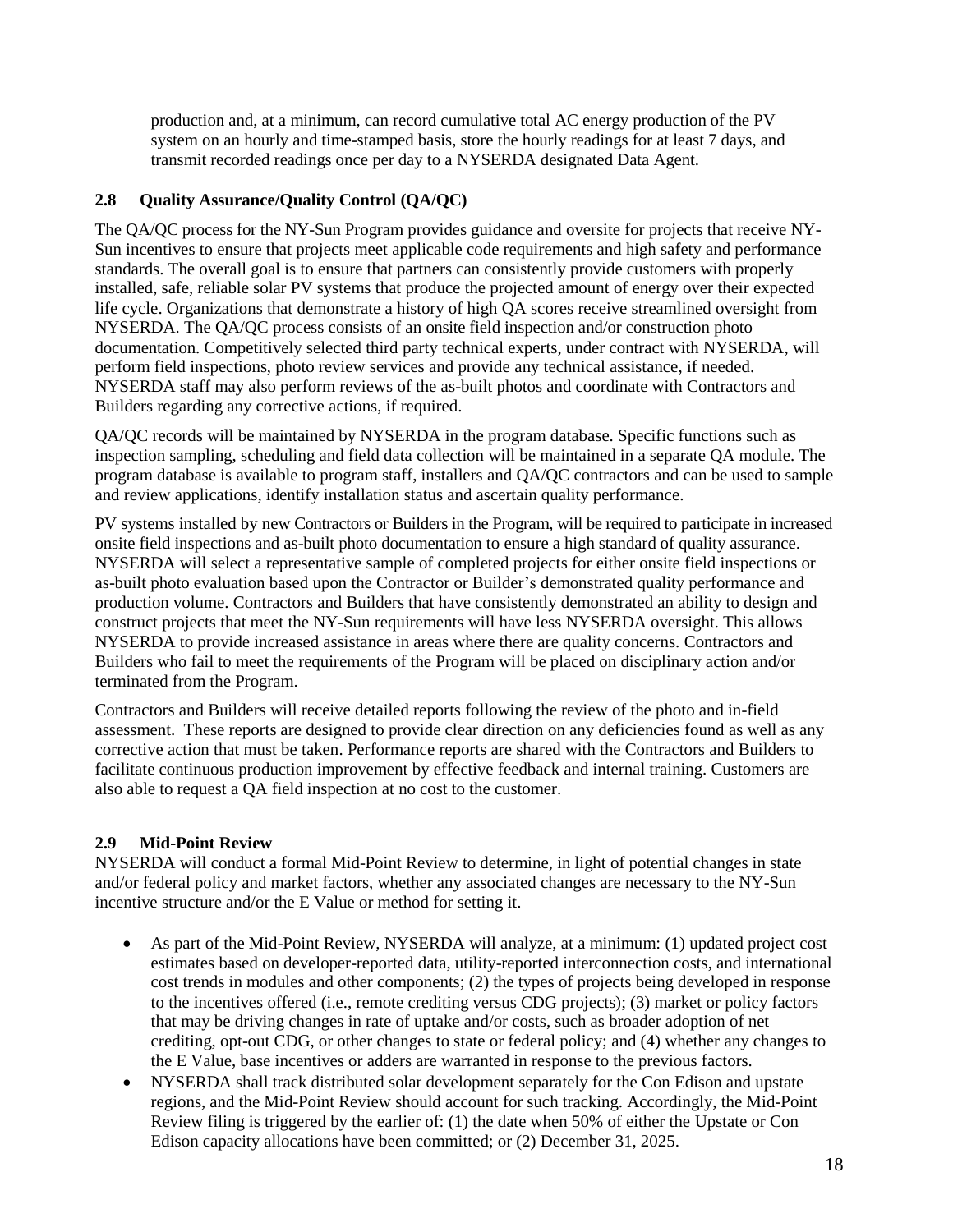- The Mid-Point Review filing and recommendations should be formally filed with the Commission for stakeholder comment in accordance with SAPA within 60 days after one of the above occurrences, with at least one intervening technical conference to offer stakeholders an opportunity to ask questions and provide feedback on the filing.
- NYSERDA shall assess the level of capacity remaining in each Con Edison Nonresidential size category and propose adjustments to the allocation of MWs across the three project sizes (if any) based on the market response to the incentive rates. Any proposed reallocation of MW across the size categories must be conducted to maintain at least the total 300 MW target, as well as budget neutrality.
- NYSERDA shall provide a breakdown of the spending by SEEF component and region (i.e., Upstate or Con Edison), and recommend changes needed, if any, to ensure an equitable distribution of SEEF funds between Upstate and Con Edison, and to maintain the path towards compliance with the Climate Act's requirements for disadvantaged communities. In the event 50% of the total SEEF budget has been expended prior to the Mid-Point Review, NYSERDA will make this filing separately and prior to the filing of the Mid-Point Review.
- With regard to the Prevailing Wage Adder, NYSERDA and Staff will undertake a comprehensive review of the true cost of prevailing wages (including any possible offsetting factors, such as future changes to federal tax policy and/or prevailing wage requirements) as part of the Mid-Point Review. Further actions can be taken at that time if it is determined that the \$239 million budget for the Prevailing Wage Adder is insufficient to support the transition, or if modifications to the adder rate is warranted based on evolving impacts of prevailing wages on project development costs.
- To ensure that one region does not disproportionately exhaust the Prevailing Wage Adder budget to the other region's detriment, the Commission directs NYSERDA to track spending of the Prevailing Wage Adder budget. As ordered with respect to the SEEF budget, the Commission similarly directs NYSERDA to file a report with the Commission detailing the spending by region and recommending changes, as appropriate, to the adder incentive rates and/or structure if 50% of the total Prevailing Wage Adder budget is exhausted prior to the Mid-Point Review.
- Potential future changes to the Value Stack directives discussed in the April 2022 Order can be considered as part of the Mid-Point Review.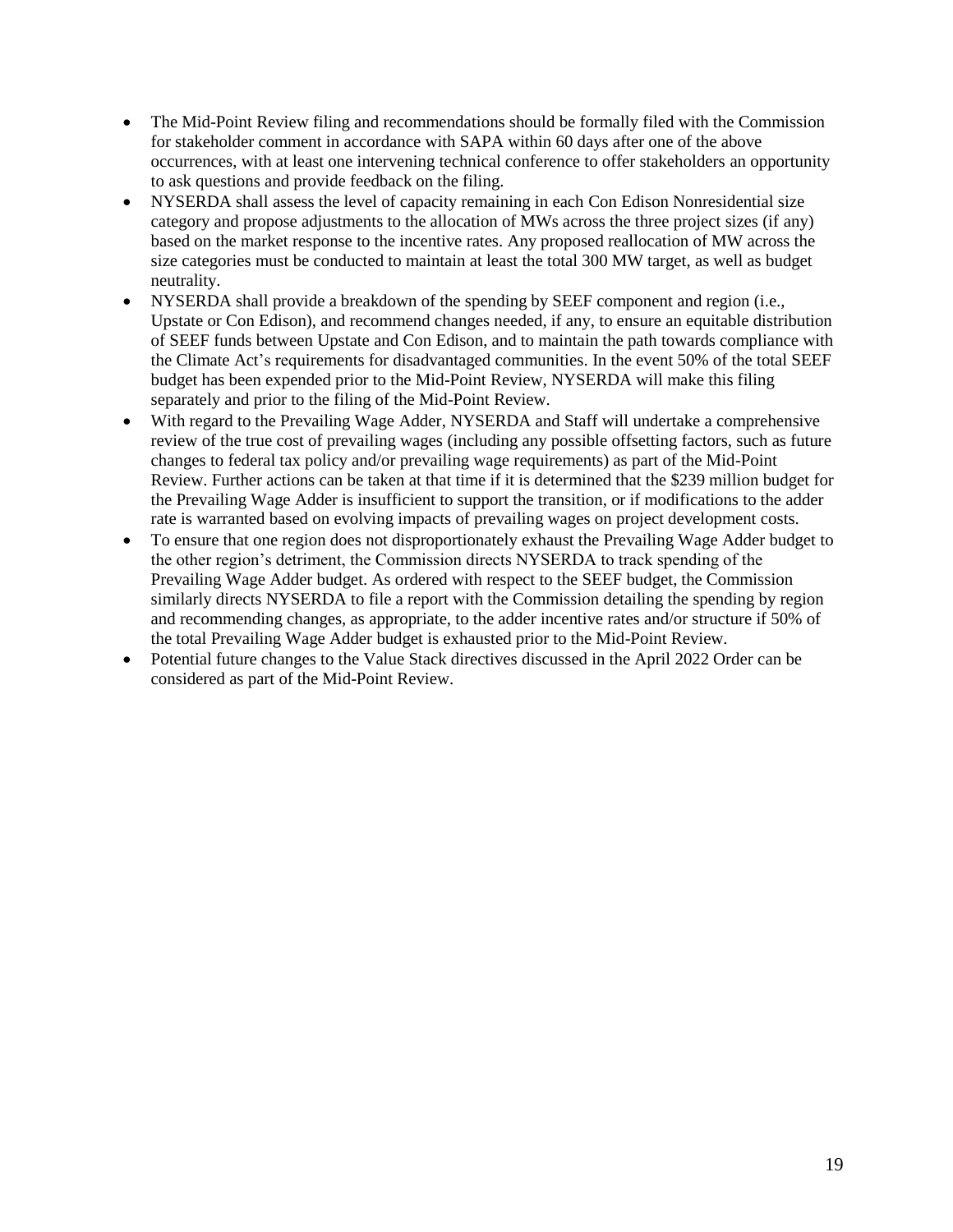## <span id="page-19-0"></span>**3 NY-SUN BUDGET & PERFORMANCE EXPECTATIONS**

This 2022 Operating Plan reflects funding for the MW Block structure beginning January 1, 2016 through 2030 without annual budget constraints<sup>15</sup>. Budget allocations for the specific program elements are outlined in Table 4-1 and include budgets for 2016 through 2030, as well as for administering post-completion performance payments, reporting, and other "close out" activities beyond 2030<sup>16</sup>.

The table below does not include the RGGI funds allocated by NYSERDA for customers served by PSEG Long Island, customers that do not pay CEF surcharges, or Market Development funding from the CEF in support of NY-Sun.

| <b>Program Budget Element</b>                                                              | <b>Budget</b>   |
|--------------------------------------------------------------------------------------------|-----------------|
| MW Block Incentives and Adders – residential, nonresidential $\&$<br>commercial/industrial | \$2,485,201,000 |
| Solar Energy Equity Framework                                                              | \$399,764,000   |
| Funds to Assist Transition to Prevailing Wage                                              | \$238,725,000   |
| <b>Consumer Education</b>                                                                  | \$6,500,000     |
| <b>Implementation and Quality Assurance</b>                                                | \$32,600,000    |
| Program Administration                                                                     | \$58,756,000    |
| Evaluation                                                                                 | \$3,500,000     |
| <b>State Cost Recovery Fee</b>                                                             | \$41,800,000    |
| Total                                                                                      | \$3,266,846,000 |

#### **Table 4-1. Revised NY-Sun Program Budget**

 $\overline{\phantom{a}}$ 

<sup>&</sup>lt;sup>15</sup> Case 03-E-0188, Proceeding on Motion of the Commission Regarding a Retail Renewable Portfolio Standard, Order Authorizing the Expansion of the Solar Photovoltaic and Geographic Balance Programs from 2012 through 2015 and the Reallocation of Main-Tier Unencumbered Funds (issued and effective April 24, 2012).

<sup>&</sup>lt;sup>16</sup> The budget for the MW Block program may increase over time due to disencumbrance and reprogramming of CST Solar PV Program funds from previous years and/or disencumbered funds from Competitive PV contracts.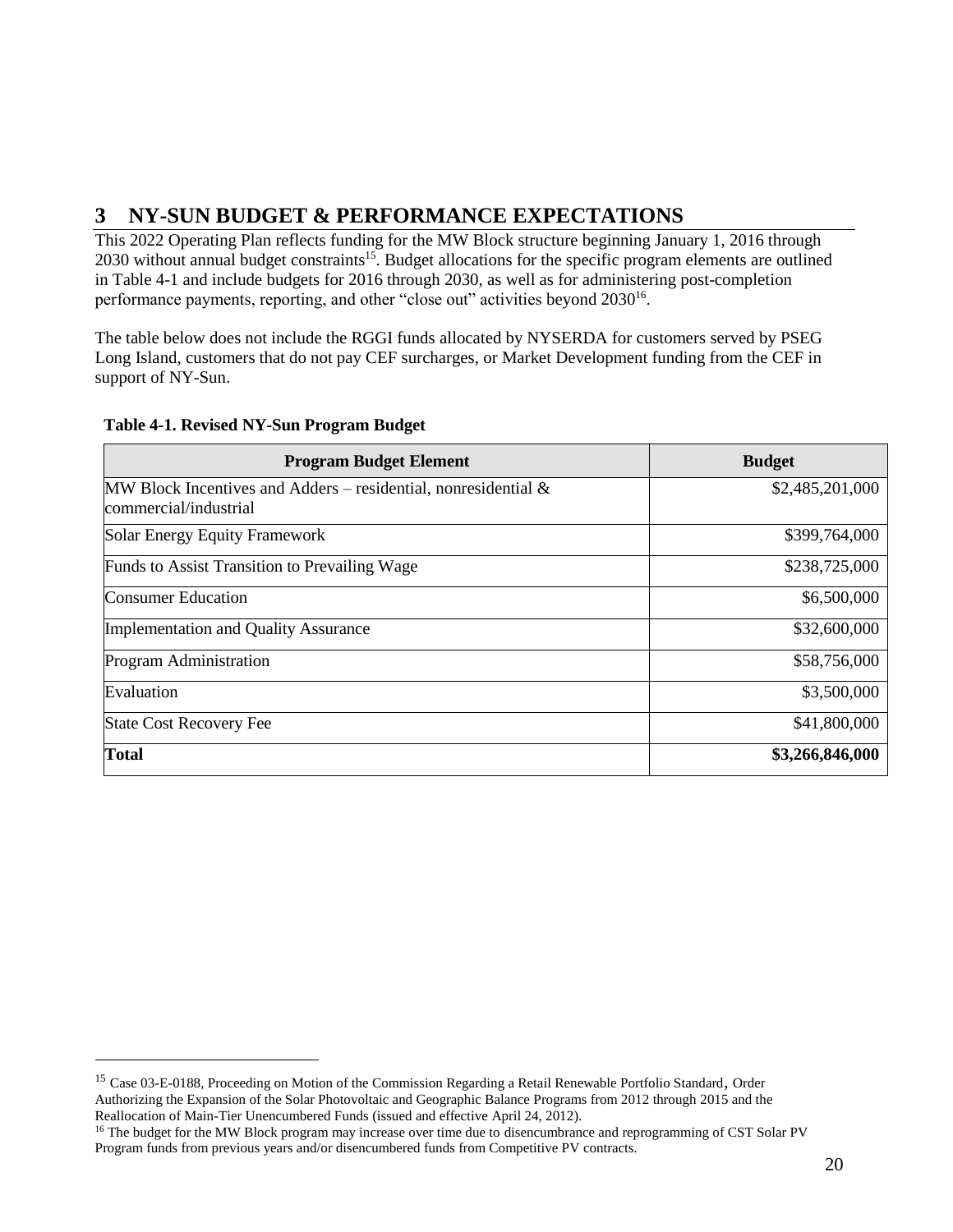## <span id="page-20-0"></span>**4 PROGRAM ADMINISTRATION AND IMPLEMENTATION**

Program administration costs include salary and fringe benefit costs for NYSERDA staff involved in managing programs, allocable salary and fringe benefit costs for administrative support staff, direct program management expenses (travel and other costs), QA/QC, and allocable overhead administrative, facility and equipment expenses. Program Administration funding for NY-Sun, in the amount of \$38.7 million, was established in the 2016 CEF Order. The May 2020 and April 2022 Orders subsequently authorized additional funds for a total of \$58.8 million.

NYSERDA will manage the Program within the administration budget, optimize administration of the programs to the best of its ability, and keep DPS Staff informed of actual costs over time. NYSERDA will bring any concerns that arise to the Commission if it appears that an adjustment to the approved budgets is warranted. NYSERDA understands that an overall examination of administrative costs, including QA/QC, and the CRF, will be addressed as part of ongoing program review.

In addition to the continued quality assurance and quality control functions of the program, described in detail in section 2, NYSERDA will use the \$33 million in Program Implementation funds authorized in the April 2014 Order to address barriers to the successful implementation of the Program. In administering the Program since 2014, NYSERDA has identified deployment barriers and technical assistance needs for a range of market participants, including solar contractors, State and local government agencies, landowners, and solar customers. NYSERDA will continue developing technical assistance responses to existing and emerging barriers, and, as warranted, support pilot or demonstration efforts to test new approaches. Specific areas of importance include strategies to further encourage the positive impact of solar development on agriculture and New York's rural economy, systematic solutions to interconnection costs, and system resiliency in locations vulnerable to increased flooding or other impacts of climate change.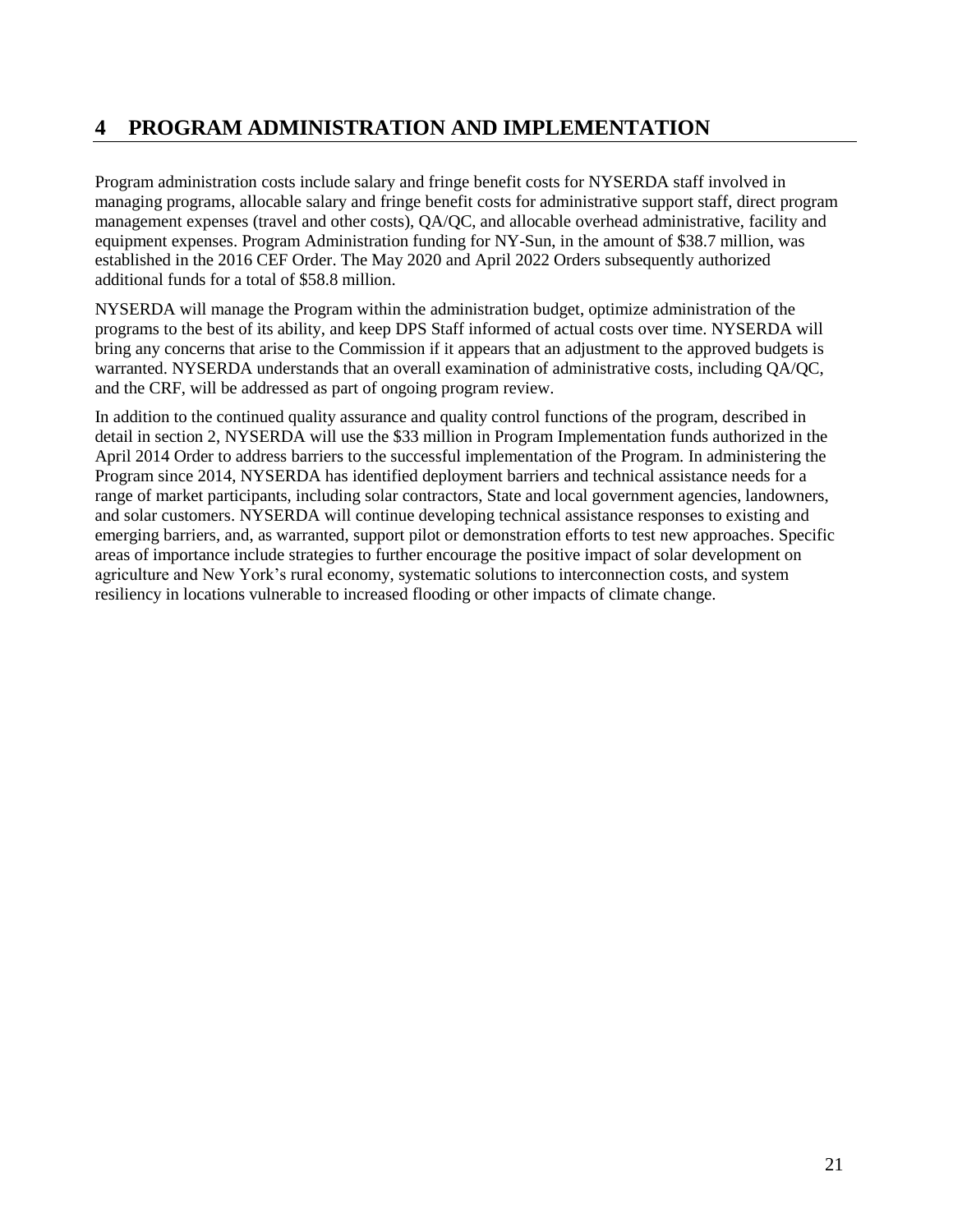## <span id="page-21-0"></span>**5 EVALUATION**

It is anticipated that Impact, Market and Process evaluation components will continue to be necessary to support optimization of the NY-Sun program through the 2030 authorized funding period. Given the longterm funding authorization and the desire to be responsive and flexible to evolving needs, this section outlines likely evaluation activities at a high level, while purposefully leaving flexibility for future discussion between NYSERDA and DPS staffs to enumerate the specific direction and study plans.

## <span id="page-21-1"></span>**5.1 Impact Evaluation**

Impact evaluations are expected to: verify actual production of installed PV systems; investigate reasons for differences, if any, in actual vs. projected production, and examine persistence of system production and performance over time. Impact evaluation will deploy a sampling approach to cost- effectively address the population and potentially various segments or types of installed projects. The specific solar PV impact evaluation objectives, approaches, and timelines will be further defined through discussions between NYSERDA and DPS staff.

A number of impact evaluations have been completed for NY-Sun. An impact evaluation for NY-Sun was completed in 2018 that assessed projects installed from 2011 to May  $2016^{17}$ . A follow-up to this study was completed in 2020 that assessed projects completed between May 1, 2016 and March 31, 2018<sup>18</sup>. A third impact evaluation, as part of a broad solar and storage market/ impact study, is in development and will assess projects completed 2018-2024. Results from the 10-year performance persistence assessment will also be included in this study and is also anticipated to be complete in 2024.

## <span id="page-21-2"></span>**5.2 Market and Process Evaluation**

This area of evaluation will assess important market indicators over time to understand the impact of the program and to help position the program for maximum effectiveness. Market and Process evaluation will be applied in the solar PV area to understand indicators such as system cost, evolution of business models, and installer and customer satisfaction over time. The details of this potential evaluation area will also be determined through further discussion between NYSERDA and DPS staff.

A market evaluation study was completed in 2017 and estimated baseline balance-of-system soft costs for PV systems installed during  $2016^{19}$ . A second market evaluation study is underway and will assess indicators such as balance-of-system soft costs, and PV market adoption throughout New York State. This study will also conduct an assessment of the Solar Energy Equity Framework and collect data related to subscriber demographics and statewide representation, customer acquisition costs, and energy impacts. The first round of this evaluation will be completed in Q4 2022, with subsequent annual or biennial updates through 2024.

## <span id="page-21-3"></span>**5.3 Evaluation Budget**

 $\overline{\phantom{a}}$ 

The total budget authorized for evaluation of the NY-Sun Program is \$3.5 million from 2016 through 2030. This aggregate budget, along with remaining funds from previous RPS evaluation allocations, will be managed over the duration of the Program in consultation with DPS staff to deliver the above referenced studies and other studies as may be needed. The evaluation funding will support internal NYSERDA staffing requirements and external consultant activities pertaining to evaluation.

<sup>17</sup> https://www.nyserda.ny.gov/-/media/Files/Publications/PPSER/Program-Evaluation/2018-Solar-Photovoltaic-Impact-Evaluation-2011-2016.pdf

<sup>18</sup> https://www.nyserda.ny.gov/-/media/Files/Publications/PPSER/Program-Evaluation/NYSERDA-Solar-PV-Program-Impact-Evaluation-Final.pdf

<sup>19</sup>https://www.nyserda.ny.gov/-/media/Files/Publications/PPSER/Program-Evaluation/2017ContractorReports/Solar-Balance-of-System-Cost-Baseline-Study.pdf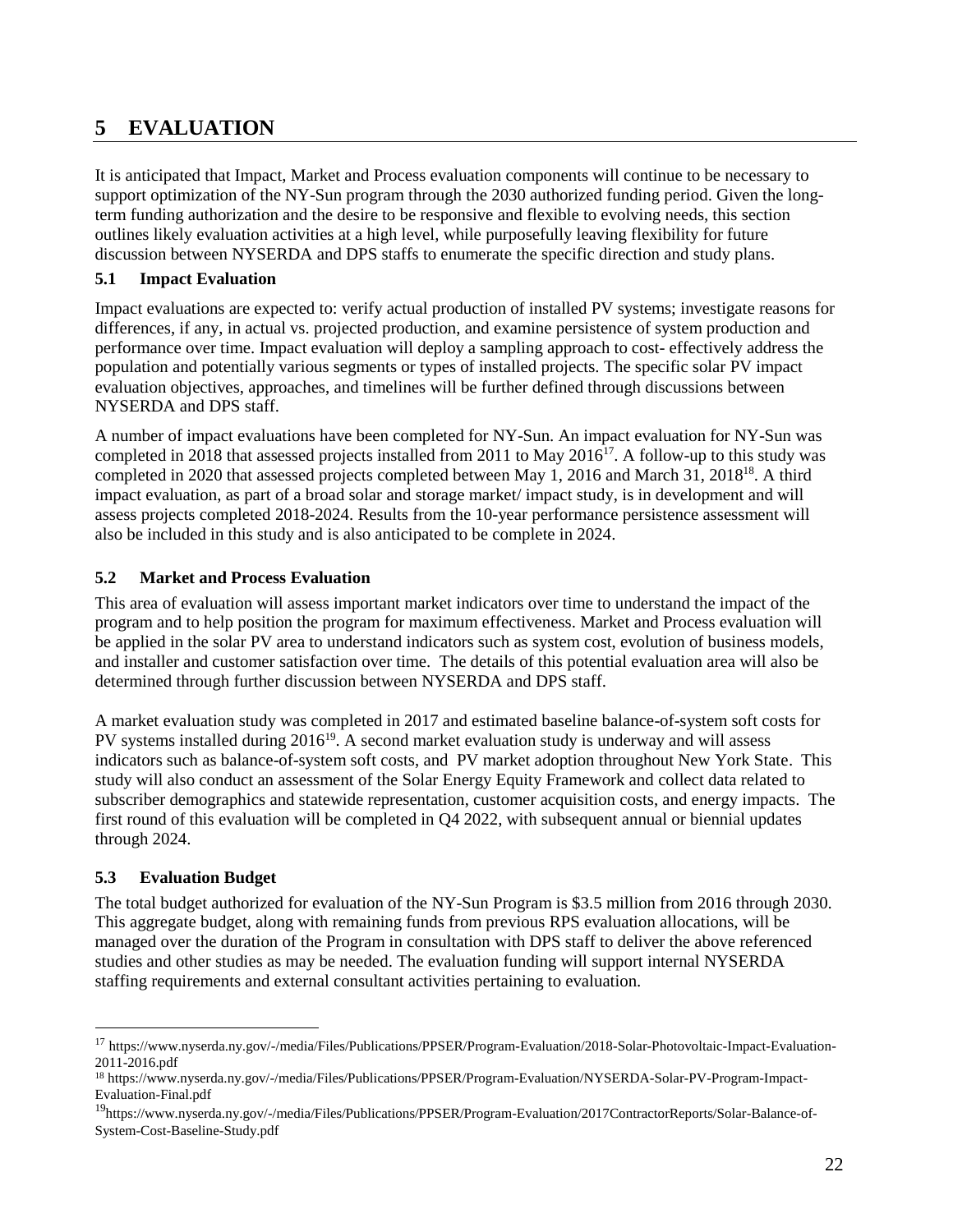## <span id="page-22-0"></span>**5.4 Reporting**

As directed in the CEF Order and in subsequent Clean Energy Fund Reporting Guidance, NY-Sun will continue to file quarterly financial and progress reports. Reporting details include the following:

- NY-Sun financial and benefits progress data will be contained within NYSERDA's CEF Quarterly Scorecard, with the results being accessible in both the Clean Energy Dashboard and associated Open NY data set.
- The CEF Quarterly Performance Report, which includes a section featuring incremental and cumulative NY Sun progress toward the 2025 and 2030 distributed solar GW targets.
- The CEF Annual Performance Report, which provides greater contextual perspective of activities and progress.

The May 2020 Order also required NYSERDA to detail its plans for developing and reporting metrics for energy savings and clean energy market penetration in the low- and moderate-income market and in disadvantaged communities. The above-referenced Clean Energy Dashboard currently provides the ability to filter by LMI programs. This filter can be applied for an array of metrics reported in the dashboard such as energy savings, energy generation, emission reductions, participants, etc. and will be used for NY-Sun quarterly reporting. The LMI filtered metrics in the Clean Energy Dashboard can also be leveraged to track progress on overall clean energy market penetration in the low- and moderate-income market. Once disadvantaged communities and the full suite of Climate Act benefits metrics are defined by the Climate Justice Working Group, NY-Sun will be incorporated into the annual disadvantaged community reporting process that is currently being designed.

## <span id="page-22-1"></span>**6 APPENDIX: MW BLOCK INCENTIVE STRUCTURE**

The tables below provide the complete MW Block program incentive structure utilized over the course of the program to date. Real-time information about block uptake and rates can be found on the MW Block online dashboard<sup>20</sup>

## **Table 7-1. Con Edison Residential Block Structure**

| <b>Block</b> | <b>MWdc</b> | <b>Incentive/Watt</b> |  |
|--------------|-------------|-----------------------|--|
| 1            | 14          | \$1.00                |  |
| 2            | 6           | \$0.90                |  |
| 3            | 9           | \$0.80                |  |
| 4            | 12          | \$0.70                |  |
| 5            | 15          | \$0.60                |  |
| 6            | 18          | \$0.50                |  |
| 7            | 38          | \$0.40                |  |
| 8            | 70          | \$0.30                |  |
| 9            | 270         | \$0.20                |  |

All residential systems in the Con Edison region up to 25 kWdc.

## **Table 7-2. Upstate Residential Block Structure**

 $\overline{a}$ 

<sup>20</sup> https://www.nyserda.ny.gov/All-Programs/Programs/NY-Sun/Contractors/How-the-Dashboard-Works .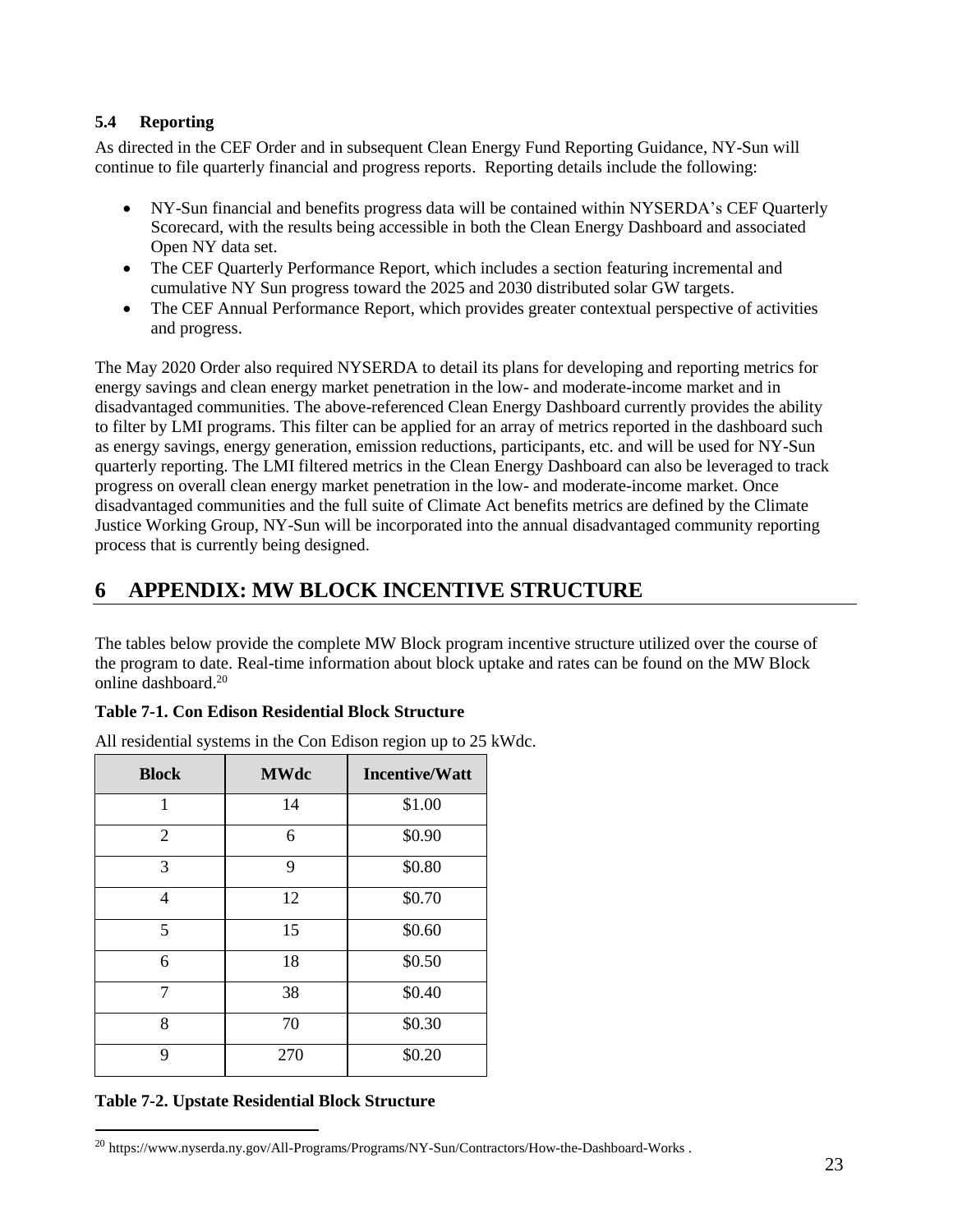| <b>Block</b>   | <b>MWdc</b> | <b>Incentive/Watt</b> |  |
|----------------|-------------|-----------------------|--|
| 1              | 40          | \$1.00                |  |
| $\overline{2}$ | 15          | \$0.90                |  |
| 3              | 19          | \$0.80                |  |
| 4              | 22          | \$0.70                |  |
| 5              | 24          | \$0.60                |  |
| 6              | 31          | \$0.50                |  |
| 7              | 70          | \$0.40                |  |
| 8              | 152         | \$0.35                |  |
| 9              | 40          | \$0.50                |  |

All residential systems in the Upstate region up to 25 kWdc.

## **Table 7-3. Long Island Residential Block Structure**

All residential systems in the Long Island region up to 25 kWdc.

| <b>Block</b> | <b>MWdc</b> | <b>Incentive/Watt</b> |  |
|--------------|-------------|-----------------------|--|
|              | 37          | \$0.50                |  |
|              | 15          | \$0.40                |  |
|              | 20          | \$0.30                |  |
|              |             | \$0.20                |  |

## **Table 7-4. Con Edison Nonresidential Block Structure**

All nonresidential systems in the Con Edison region up to 7.5 MWdc. Prior to the June 2018 Operating Plan, projects over 750kW were submitted to the Con Edison Commercial/Industrial block structure. The two block structures were combined, with a single incentive offering for all projects up to 7.5 MWdc. Where multiple incentive rates are shown, the first rate is for project capacity up to 50 kWdc, and the second rate is for project capacity above 50 kWdc. Projects submitted under Block 10 that did not receive the Community Credit have the option of reapplying under Block 11.

| <b>Block</b> | <b>MWdc</b> | <b>Incentive/Watt</b> |  |
|--------------|-------------|-----------------------|--|
|              | 6           | \$1.00/\$0.60         |  |
| 2            | 4           | \$0.90/\$0.55         |  |
| 3            | 7.5         | \$0.80/\$0.50         |  |
| 4            | 15          | \$0.70/\$0.45         |  |
| 5            | 10          | \$0.60/\$0.40         |  |
| 6            | 60          | \$0.60                |  |
|              | 60          | \$0.50                |  |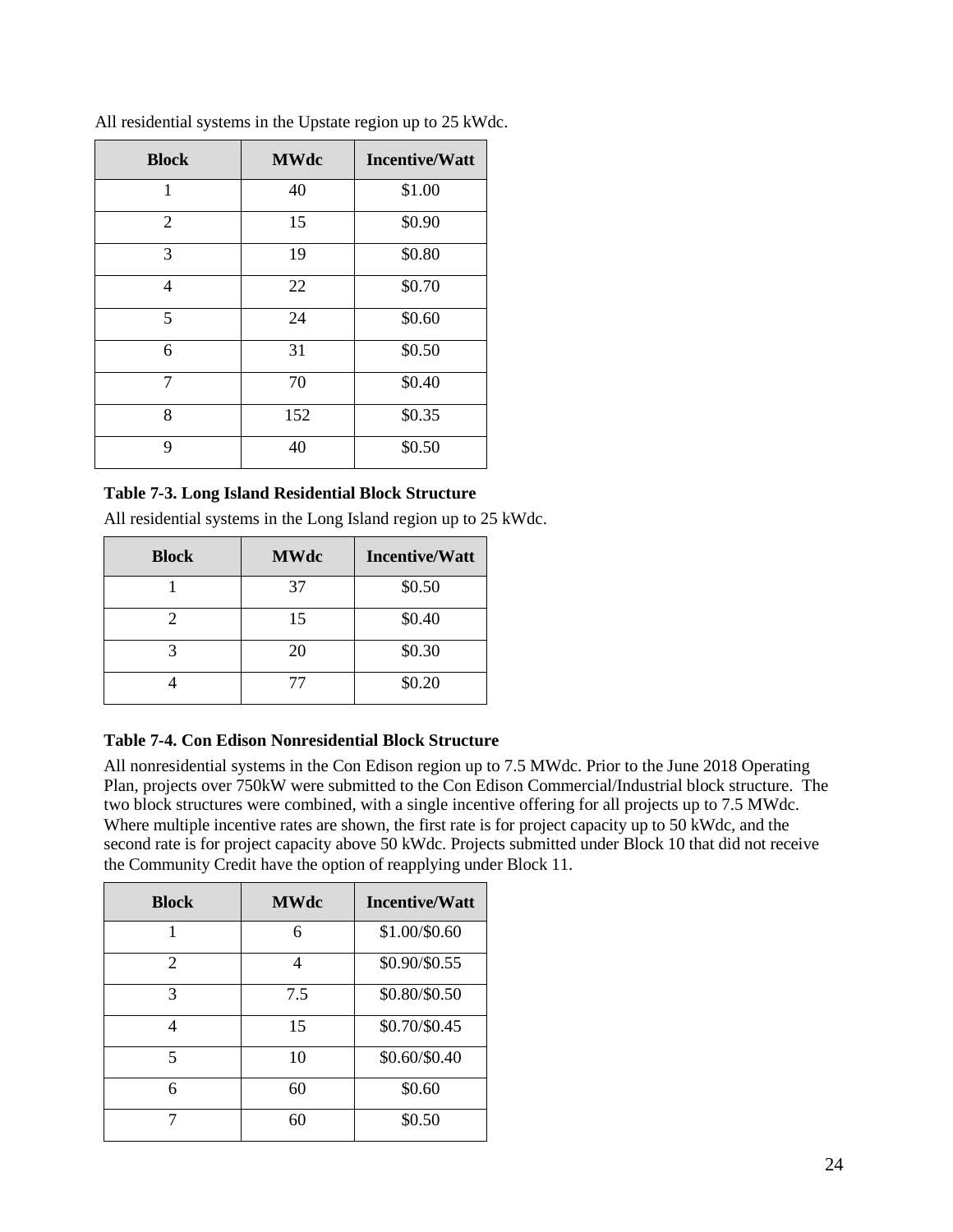| 8                                        | 60         | \$0.40     |
|------------------------------------------|------------|------------|
| 9                                        | 70         | \$0.30     |
| 10                                       | 70         | \$0.20     |
| 11                                       | 70         | \$0.15     |
| 12: Projects Under<br>200 <sub>k</sub> W | 30         | \$1.20     |
| 12: Projects<br>Between 200kW-<br>1MW    | 40         | \$1.00     |
| 12: Projects<br>Greater than 1MW         | 85         | \$0.50     |
| $13+$                                    | <b>TBD</b> | <b>TBD</b> |

## **Table 7-5. Upstate Nonresidential Block Structure**

This block includes nonresidential systems in Upstate Region up to 750 kWdc. Where multiple incentive rates are shown, the first rate is for project capacity up to 50 kWdc, and the second rate is for project capacity above 50 kWdc.

| <b>Block</b>   | <b>MW</b> | <b>Incentive/Watt</b> |  |
|----------------|-----------|-----------------------|--|
| 1              | 35        | \$1.00/\$0.60         |  |
| 2              | 8         | \$0.90/\$0.55         |  |
| 3              | 10        | \$0.80/\$0.50         |  |
| $\overline{4}$ | 12        | \$0.70/\$0.45         |  |
| 5              | 18        | \$0.60/\$0.40         |  |
| 6              | 23        | \$0.50/\$0.35         |  |
| $\tau$         | 59        | \$0.40/\$0.30         |  |
| 8              | 50        | \$0.45                |  |
| 9              | 65        | \$0.35                |  |
| 10             | 90        | \$0.25                |  |

## **Table 7-6. Long Island Nonresidential Block Structure**

This block includes all nonresidential systems in Long Island region up to 750kW. Where multiple incentive rates are shown, the first rate is for a project's first 50 kWdc, and the second rate is for project capacity above 50 kWdc.

| <b>Block</b> | МW | <b>Incentive/Watt</b> |
|--------------|----|-----------------------|
|              |    | \$0.50                |
|              |    | $$0.45/\$0.43$        |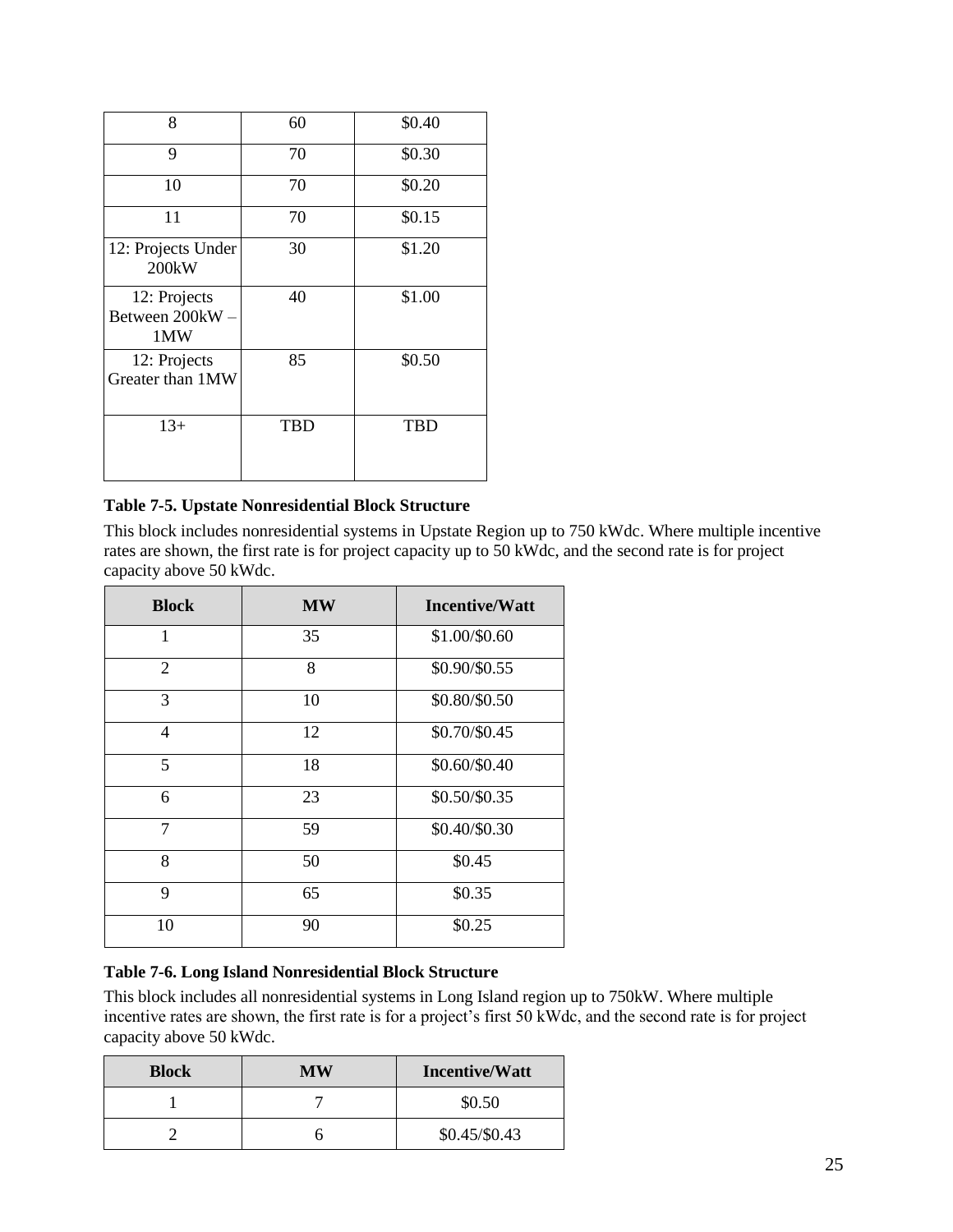| \$0.40/\$0.36 |                |
|---------------|----------------|
| \$0.35/\$0.30 |                |
| 22            | $$0.25/\$0.23$ |
| 33            | \$0.15         |

#### **Table 7-7. Con Edison Commercial/Industrial Block Structure (Discontinued)**

This block structure was discontinued and combined with the Con Edison nonresidential block structure in June 2018.

| <b>Block</b> | <b>MW</b> | PBI $(\frac{6}{W})$ |
|--------------|-----------|---------------------|
|              | 15        | \$0.63              |
|              | 20        | \$0.61              |
|              | 4.05      | \$0.59              |

## **Table 7-8. Upstate Commercial/Industrial Block Structure**

This block includes systems in Upstate region ranging from 750kW to 7.5MW. Where multiple incentive rates are shown, the first rate is for monetary remote net metered projects, and the second rate is for volumetric net metered or value stack projects.

| <b>Block</b>   | <b>MW</b> | PBI (\$/W)    |  |
|----------------|-----------|---------------|--|
| $\mathbf{1}$   | 120       | \$0.34/\$0.40 |  |
| $\overline{2}$ | 130       | \$0.28/\$0.40 |  |
| 3              | 130       | \$0.21/\$0.39 |  |
| $\overline{4}$ | 130       | \$0.15/\$0.39 |  |
| 5              | 140       | \$0.11/\$0.37 |  |
| 6              | 140       | \$0.06/\$0.35 |  |
| 7              | 150       | \$0.05/\$0.33 |  |
| 8              | 150       | \$0.04/\$0.28 |  |
| 9              | 160       | \$0.02/\$0.22 |  |
| 10             | 170       | \$0.01/\$0.16 |  |
| 11             | 180       | \$0.01/\$0.09 |  |
| 12             | 270       | \$0.25        |  |
| 13             | 350       | \$0.20        |  |
| 14             | 575       | \$0.17        |  |
| 15             | 410       | \$0.15        |  |
| 16             | 410       | \$0.13        |  |
| 17             | 415       | \$0.11        |  |
| 18             | 800       | \$0.17        |  |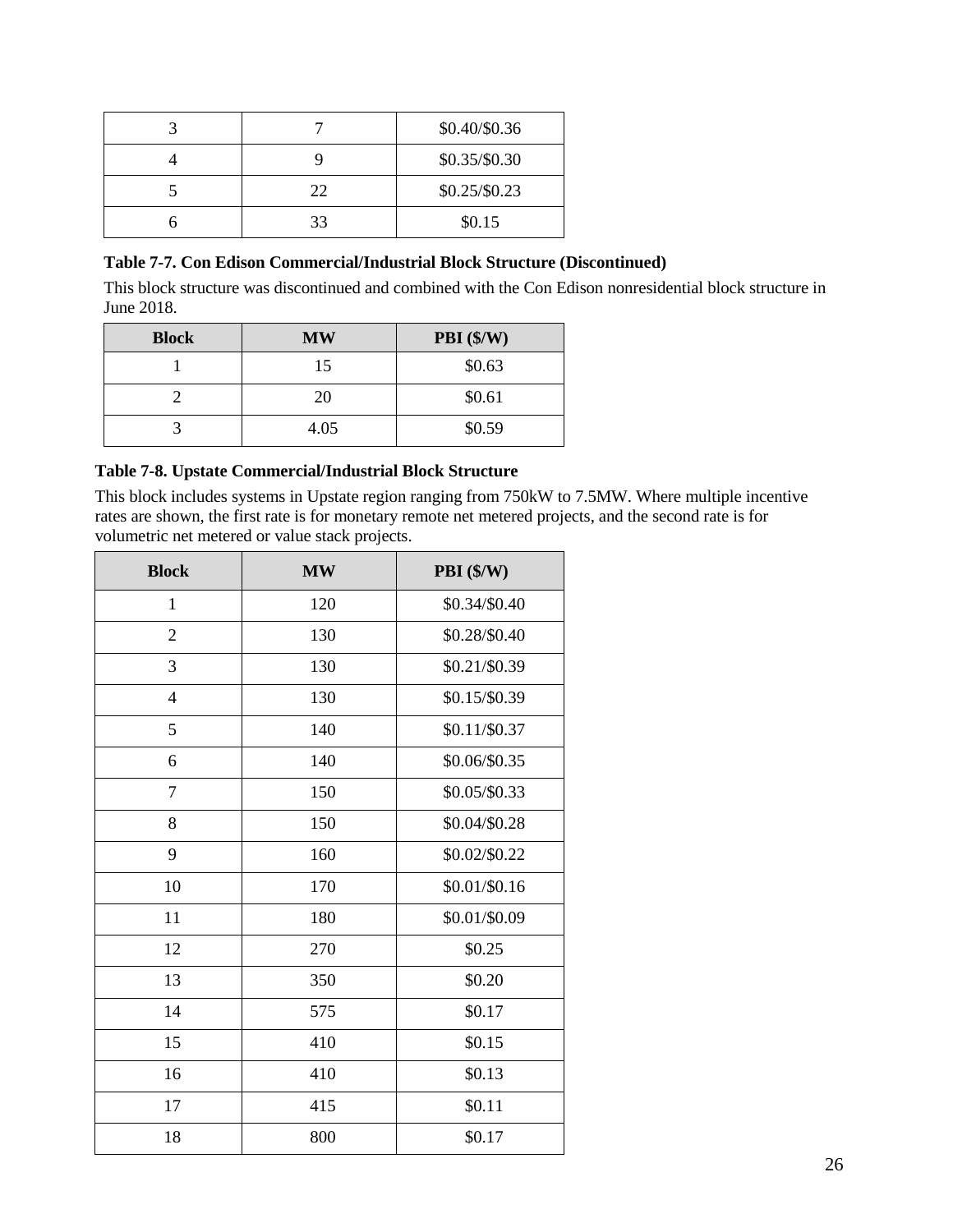| 1 Q                         | $350+$     | \$0.15     |
|-----------------------------|------------|------------|
| $\rightarrow$ $\rightarrow$ | <b>TBD</b> | <b>TBD</b> |

## **Table 7-9. Initial Community Adder Offerings: Total Budget of \$191M**

| <b>Adder</b>              | <b>Available For</b>                                                                                                                               | <b>Total MWdc</b><br><b>Available</b> | <b>Incentive Rate</b><br>per Watt DC                                          | <b>Budget in \$M</b>                     |
|---------------------------|----------------------------------------------------------------------------------------------------------------------------------------------------|---------------------------------------|-------------------------------------------------------------------------------|------------------------------------------|
| O&R CA                    | Orange and Rockland                                                                                                                                | 65 MWdc                               | \$0.25/Watt if<br>qualifying before<br>$4/18/2019$ , otherwise<br>\$0.15/Watt | \$43M shared                             |
| Central<br>Hudson CA      | <b>Central Hudson</b>                                                                                                                              | 102 MWdc                              | \$0.40/Watt if<br>qualifying before<br>4/18/2019, otherwise<br>\$0.30/Watt    | between O&R and<br><b>Central Hudson</b> |
| Statewide CA<br>Tranche 1 | All Investor-Owned<br>Utilities, with the exception<br>of Con Ed, currently<br>without a Community<br><b>Credit or Community</b><br>Adder offering | 250 MWdc                              | \$0.22/Watt                                                                   |                                          |
| Statewide CA<br>Tranche 2 | All Investor-Owned<br>Utilities, with the exception<br>of Con Ed, currently<br>without a Community<br><b>Credit or Community</b><br>Adder offering | 200 MWdc                              | \$0.18/Watt                                                                   | \$148M split across<br>multiple tranches |
| Statewide CA<br>Tranche 3 | All Investor-Owned<br>Utilities, with the exception<br>of Con Ed, currently<br>without a Community<br>Credit or Community<br>Adder offering        | 215 MWdc                              | \$0.16/Watt                                                                   |                                          |

## **Table 7-10. Initial ICSA Levels and Capacity**

| <b>Project Type</b>                    | <b>Adder \$/Watt (Capacity</b>  | <b>Adder Capacity Block (MW)*</b> |
|----------------------------------------|---------------------------------|-----------------------------------|
|                                        | <b>Dedicated to Eligible</b>    |                                   |
|                                        | Subscribers)                    |                                   |
| <b>Upstate-MTC or Community Credit</b> | \$0.05                          | 150                               |
| <b>Upstate-Community Adder</b>         | \$0.10                          | 150                               |
| Upstate-No MTC, CC, or CA              | \$0.20                          | 100                               |
| Con Edison Projects                    | $$0.10$ , or \$.20 for projects | 100                               |
|                                        | meeting additional requirements |                                   |
|                                        | for Environmental Justice       |                                   |
|                                        | <b>Bonus</b> Incentive          |                                   |